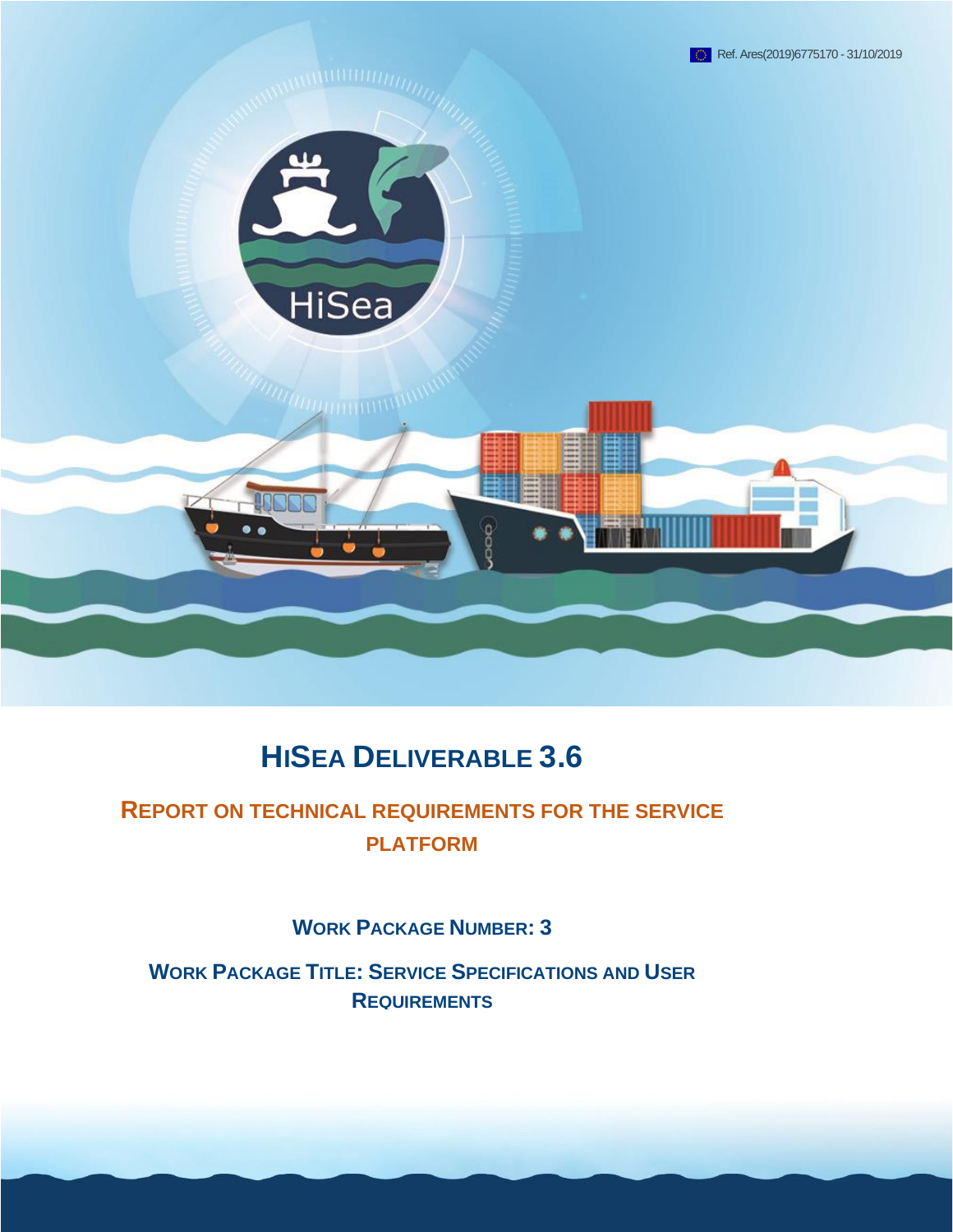

| <b>HISea Project Information</b>          |                                                                                           |  |  |
|-------------------------------------------|-------------------------------------------------------------------------------------------|--|--|
| <b>Project full title</b>                 | High Resolution Copernicus-Based Information Services at Sea for Ports<br>and Aquaculture |  |  |
| <b>Project acronym</b>                    | HiSea                                                                                     |  |  |
| <b>Grant agreement number</b>             | 821934                                                                                    |  |  |
| <b>Project coordinator</b>                | Dr. Ghada El Serafy                                                                       |  |  |
| <b>Project start date and</b><br>duration | $1st$ January 2019, 30 months                                                             |  |  |
| <b>Project website</b>                    | https://hiseaproject.com/                                                                 |  |  |

| <b>Deliverable Information</b> |                                                                                                                                                                                                                                                                                                                                                                                                                        |  |  |
|--------------------------------|------------------------------------------------------------------------------------------------------------------------------------------------------------------------------------------------------------------------------------------------------------------------------------------------------------------------------------------------------------------------------------------------------------------------|--|--|
| Work package number            | 3                                                                                                                                                                                                                                                                                                                                                                                                                      |  |  |
| Work package title             | Service Specifications and User Requirements                                                                                                                                                                                                                                                                                                                                                                           |  |  |
| Deliverable number             | 3.6                                                                                                                                                                                                                                                                                                                                                                                                                    |  |  |
| <b>Deliverable title</b>       | Report on technical requirements for the service platform                                                                                                                                                                                                                                                                                                                                                              |  |  |
| <b>Description</b>             | The use case scenarios are analysed and translated into platform requirements as<br>soon as they are described. Functional, robustness and stress requirements will<br>provide top level services description in line with use cases description and data<br>governance. These requirements are described without any consideration of the<br>HiSea platform architecture to ensure an end-to-end services definition. |  |  |
| <b>Lead beneficiary</b>        | Ascora                                                                                                                                                                                                                                                                                                                                                                                                                 |  |  |
| Lead Author(s)                 | Danny Pape                                                                                                                                                                                                                                                                                                                                                                                                             |  |  |
| Contributor(s)                 | Daniel Wegmann, Marc Tanner, Eleni Geropanagiotis                                                                                                                                                                                                                                                                                                                                                                      |  |  |
| <b>Revision number</b>         | 11                                                                                                                                                                                                                                                                                                                                                                                                                     |  |  |
| <b>Revision Date</b>           | 30/10/2019                                                                                                                                                                                                                                                                                                                                                                                                             |  |  |



This project has received funding from the European Union's Horizon 2020 research and innovation programme under grant agreement No 821934 2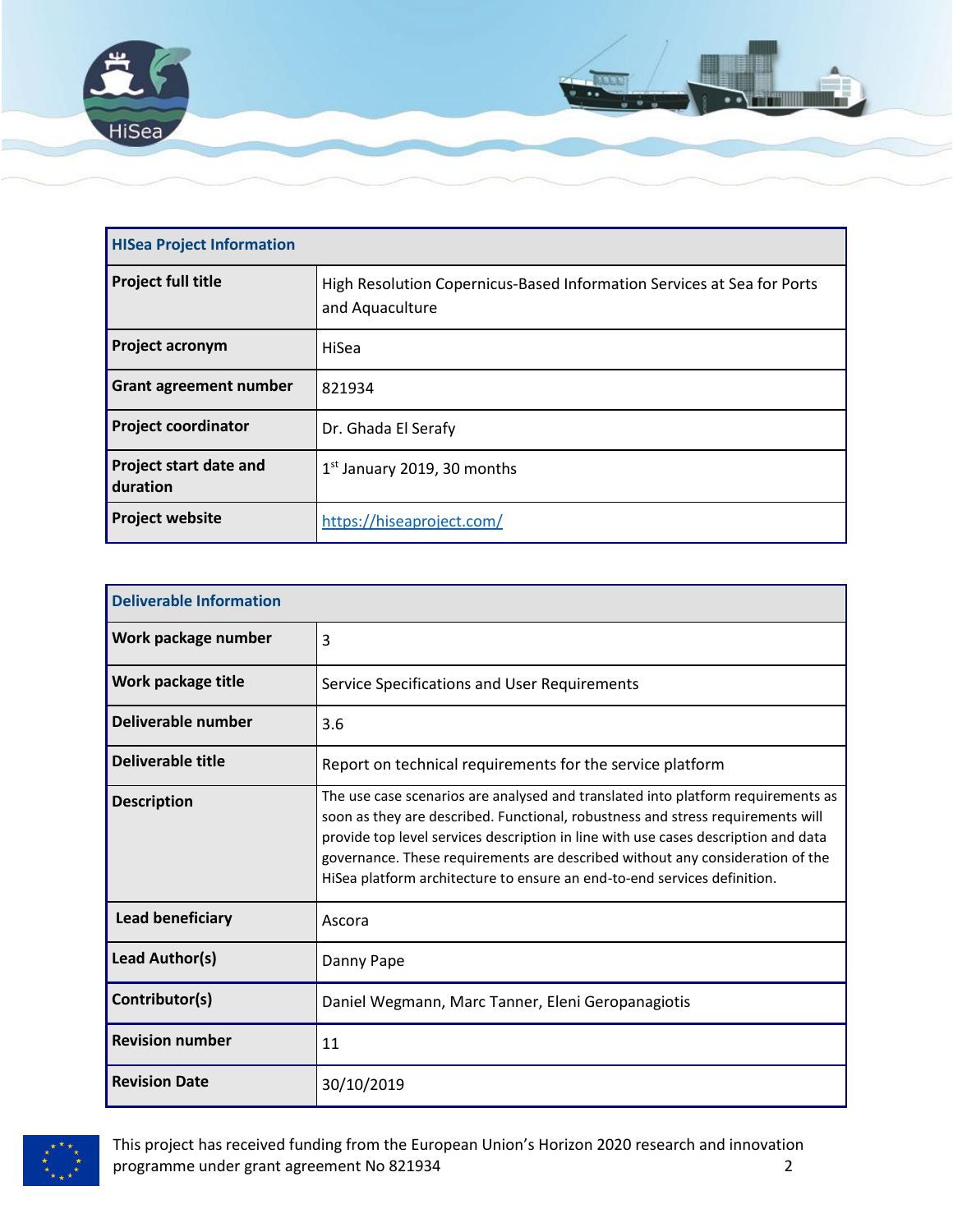

| Status (Final (F), Draft (D),<br><b>Revised Draft (RV))</b>                                                                                                                                                               | F             |
|---------------------------------------------------------------------------------------------------------------------------------------------------------------------------------------------------------------------------|---------------|
| <b>Dissemination level (Public</b><br>(PU), Restricted to other<br>program participants (PP),<br><b>Restricted to a group</b><br>specified by the consortium<br>(RE), Confidential for<br>consortium members only<br>(CO) | <b>Public</b> |

| <b>Document History</b> |            |                                          |                                      |  |
|-------------------------|------------|------------------------------------------|--------------------------------------|--|
| <b>Revision</b>         | Date       | <b>Modification</b>                      | <b>Author</b>                        |  |
| 0.1                     | 05.08.2019 | create structure, edit content           | Danny Pape                           |  |
| 0.2                     | 02.09.2019 | <b>Add User Statements</b>               | Danny Pape                           |  |
| 0.3                     | 06.09.2019 | <b>Add User Requirements</b>             | Danny Pape                           |  |
| 0.4                     | 13.09.2019 | <b>Add Technical Requirements</b>        | Danny Pape                           |  |
| 0.5                     | 17.09.2019 | <b>Add Service Definitions</b>           | Danny Pape                           |  |
| 0.6                     | 23.09.2019 | Integrate User Partner Comments/Requests | Marc Tanner, Eleni<br>Geropanagiotis |  |
| 0.7                     | 01.10.2019 | Update Executive Summary & Conclusion    | Danny Pape                           |  |
| 0.8                     | 08.10.2019 | Internal review                          | Daniel Wegmann                       |  |
| 0.9                     | 08.10.2019 | <b>Check Document Format</b>             | Danny Pape                           |  |
| 1.0                     | 30.10.2019 | Adapt document after internal review     | Danny Pape                           |  |
| 1.1                     | 30.10.2019 | Review and edit                          | Bracha Ehrman                        |  |
| 1.2                     | 31.10.2019 | <b>Final Review</b>                      | Sandra Gaytan                        |  |

| <b>Approvals</b>  |                     |                 |            |                             |  |
|-------------------|---------------------|-----------------|------------|-----------------------------|--|
|                   | <b>Name</b>         | Organisation    | Date       | <b>Signature (initials)</b> |  |
| Coordinator       | Dr. Ghada El Serafy | <b>Deltares</b> | 31.10.2019 | <b>GES</b>                  |  |
| <b>WP Leaders</b> | Antoine Mangin      | Argans-F        | 31/10/2019 | <b>AM</b>                   |  |

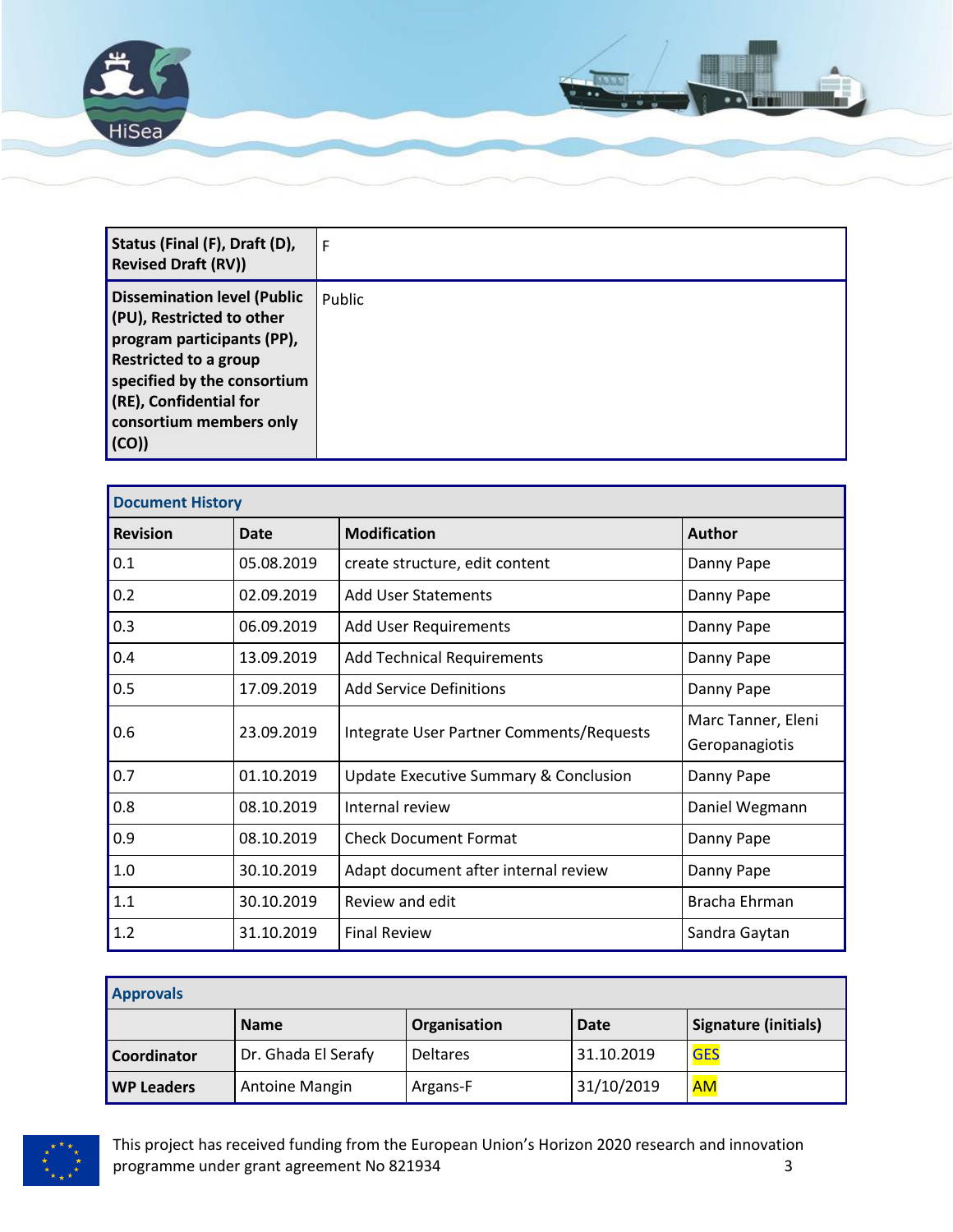

## <span id="page-3-0"></span>Executive Summary

This deliverable D3.6: Report on technical requirements for the service platform, provides user and technical requirements, which are needed to filter the user needs and organise the development of the components of HiSea. The results of this deliverable are mainly based on the results of Task 2.2: Enduser's feedback analysis (M1-30). HiSea takes the end-user centred approach seriously and therefore collected and assessed information from the Stakeholders Advisory Board (SAB) in order to extract requirements.

Specifically, this deliverable took statements from the SAB and the HiSea user partners and listed them in a table. These statements were analysed and translated into user requirements in a defined syntax to prioritize the requirements at an early stage. Sixty-four user requirements were extracted from the workshops with end user stakeholders. These were, divided to 24 "must", 26 "should", 10 "may" and finally 4 "must not" requirements. which were then translated into technical requirements Many of the user requirements could be merged, so the technical requirements generated 46 entries. These entries were each assigned to a category that could encompass "UI/UX, Functionality, Robustness and Stress. Based on the extracted user and technical requirements, 9 HiSea services are defined which fit the needs of the users and have been selected for development within the HiSea project. that should be developed. These services are concentrated around the main business of HiSea - "water quality".

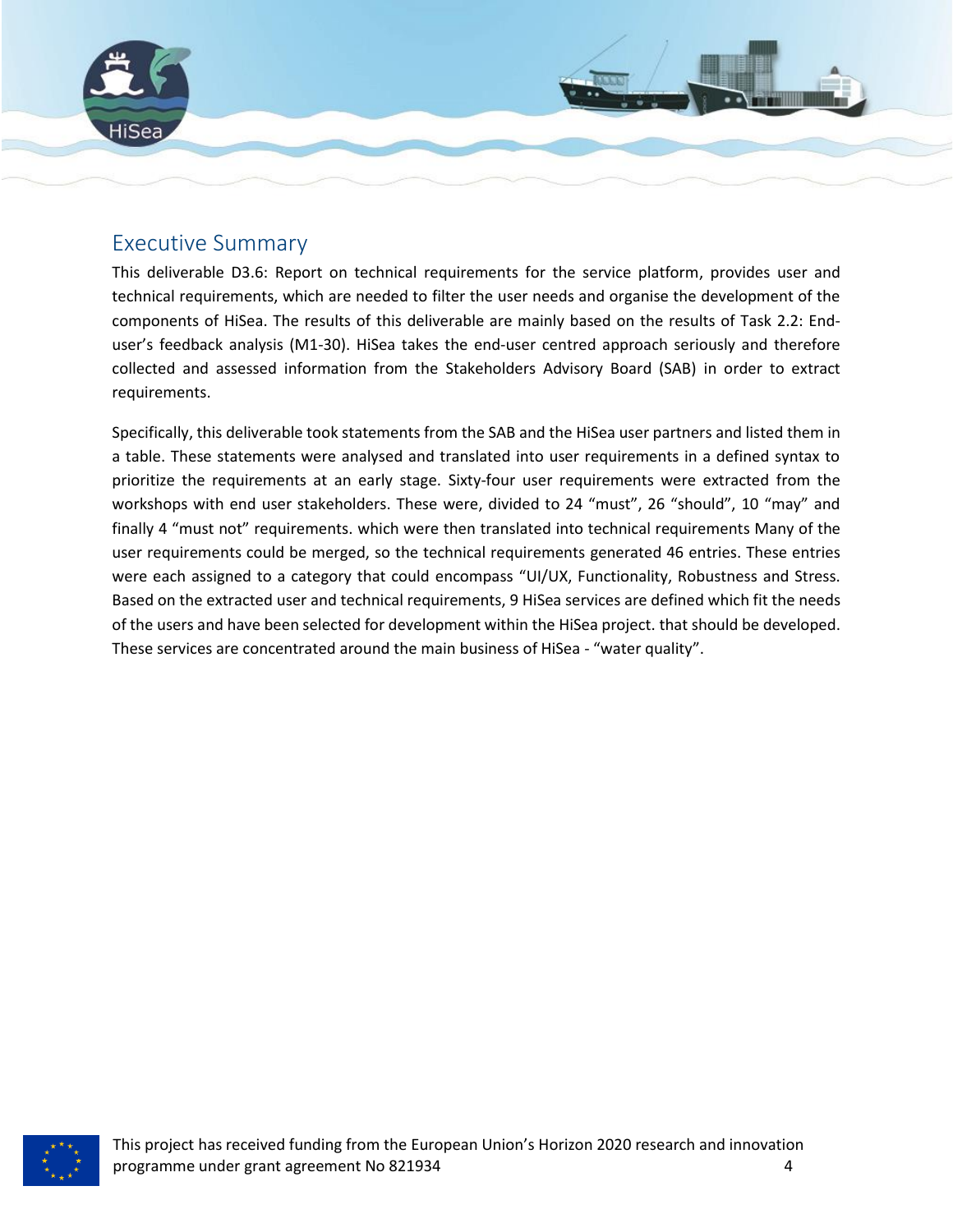

| $\mathbf{1}$   |     |  |  |  |
|----------------|-----|--|--|--|
| $\overline{2}$ |     |  |  |  |
|                | 2.1 |  |  |  |
|                | 2.2 |  |  |  |
|                | 2.3 |  |  |  |
| 3              |     |  |  |  |
|                | 3.1 |  |  |  |
|                | 3.2 |  |  |  |
|                | 3.3 |  |  |  |
|                | 3.4 |  |  |  |
| 4              |     |  |  |  |

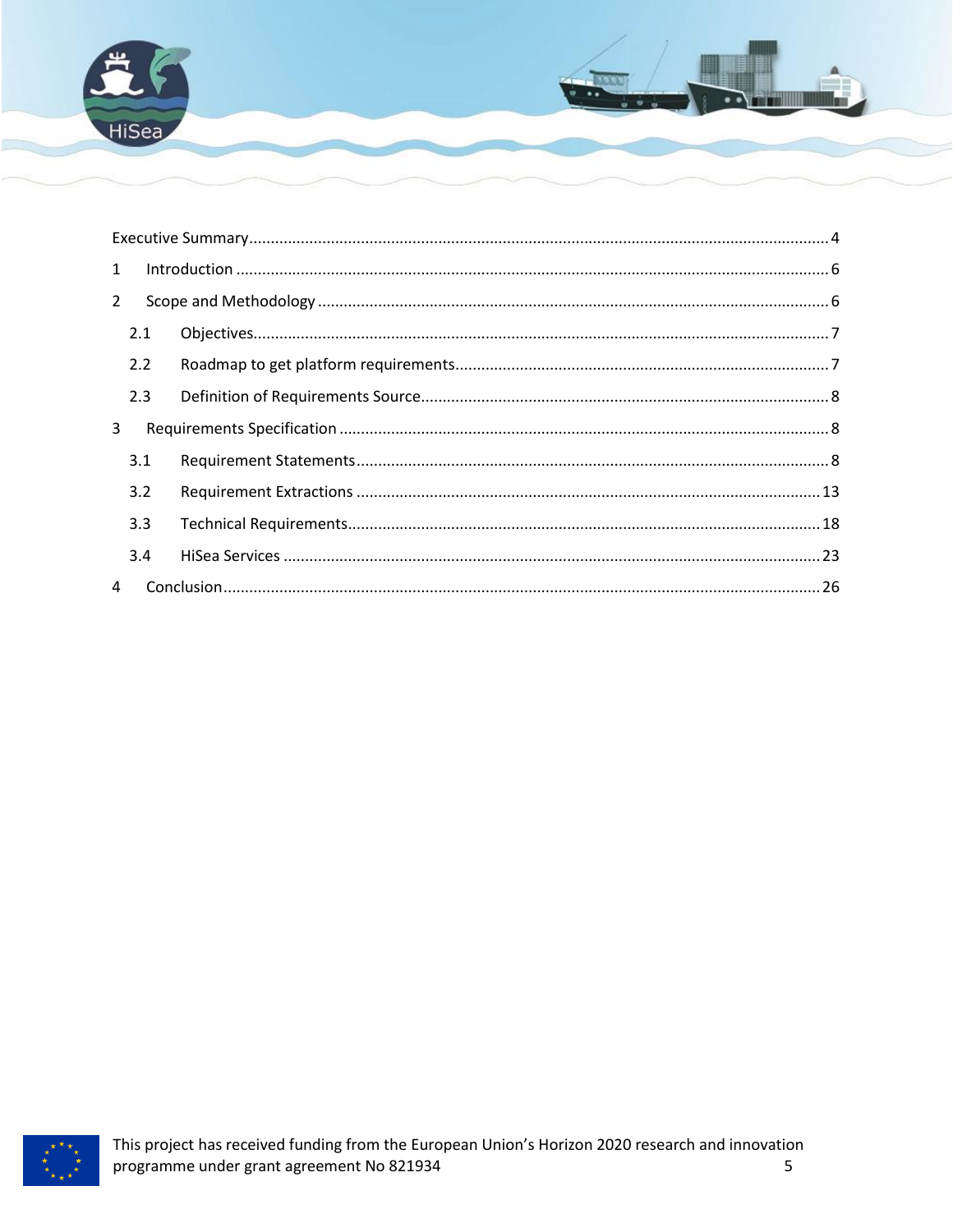

# <span id="page-5-0"></span>1 Introduction

The document "D3.6 Report on technical requirements for the service platform" is aimed primarily at project developers and describes the needs that will guide their work in developing the HiSea platform.

This deliverable is broken down into the following sections:

- Section 2: Scope and Methodology: Describes the adopted methodology for conducting the whole process of requirements gathering
- Section 3: Requirements Specification: Describes the actual list of requirements, its origin, structure, and meaning
- Section 4: Conclusions and Future Work: Provides the conclusions of this task's work

# <span id="page-5-1"></span>2 Scope and Methodology

Requirements development is one of the main activities to be carried out for the definition of a project's scope, and the basis of project design. Its purpose is to elicit, analyse, and establish the user needs and transform them into requirements. Gathering requirements is an iterative process of defining statements about an intended functionality of the system which specify what should be implemented to fulfil and accomplish that functionality.

This deliverable focusses on the requirements for services in the HiSea platform and includes insights from the stakeholders who will be the end users of the HiSea platform when it is developed. This collected includes HiSea use cases and input collected from end users at events such as stakeholder workshops that were held in Valencia at Valenciaport and in Athens at Selonda. Taken together, the requirements address the needs of relevant stakeholders, and requirements from external systems which will be connected with the HiSea Platform. The main activities for defining the scope of HiSea services and their relevant designs will be the following:

- Analysing the use cases and extracting special user needs / requirements
- Evaluating the results of the user workshops held in Valencia and Athens
- Transformation and refinement of the stakeholder statements into platform requirements
- Analysis of the requirements, ensuring they are necessary and sufficient

For defining platform requirements, all of the above-mentioned actions and best practices have been implemented, including the analysis of documentation, face-to-face meetings, and workshop results from stakeholders' requirements meetings. Each platform requirement provides traceability, to show the source. This traceability is provided with IDs. It is expected that this traceability will be extended to trace and interconnect the requirements with product design and development evidence, as well as with test scenarios and test cases.

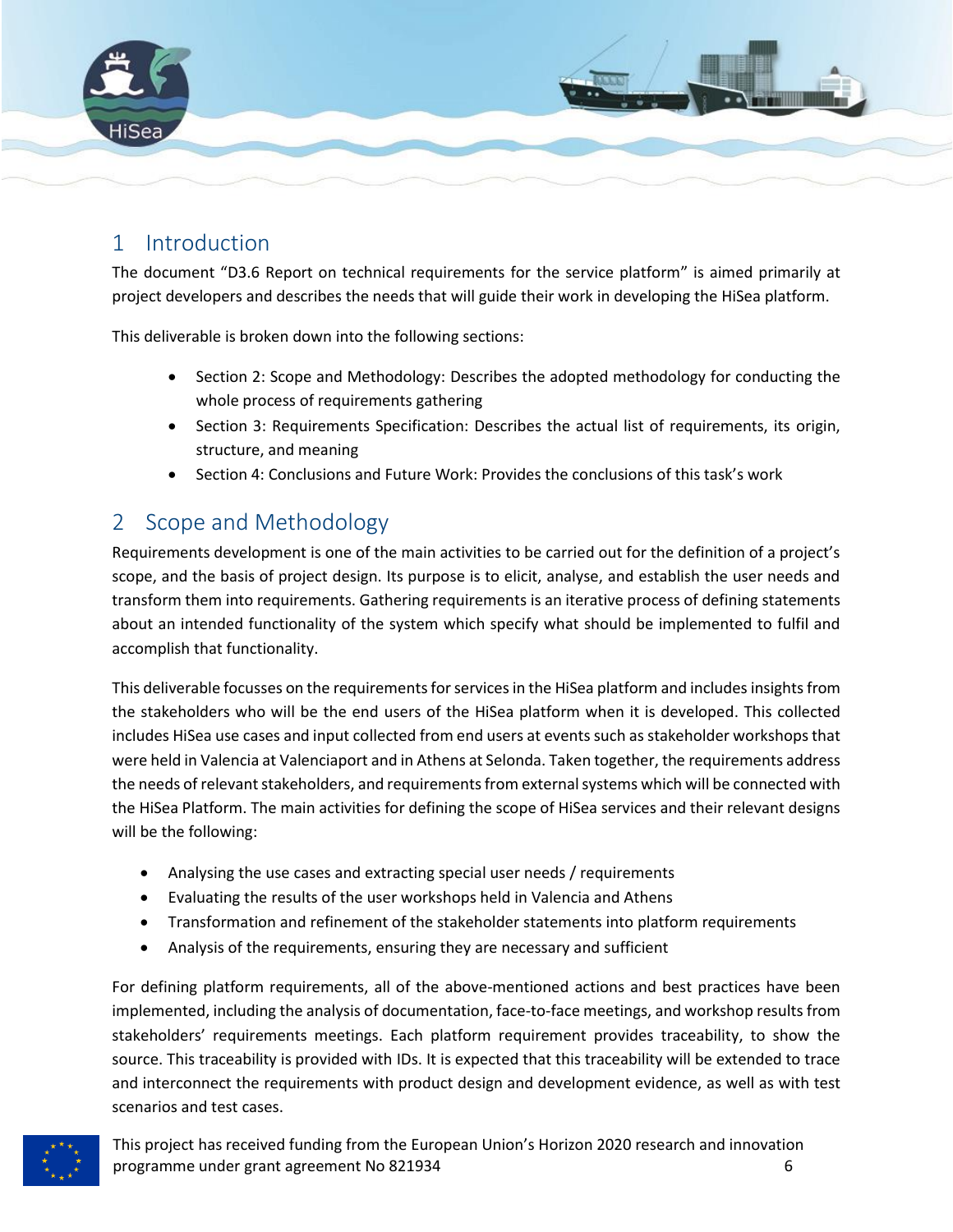

### <span id="page-6-0"></span>2.1 Objectives

The main objective of this task is to establish clear boundaries for the scope of the technical side of the HiSea project. This means the elicitation of requirements will create a base not only for the development work but also of what will satisfy the stakeholders of the HiSea project. These stakeholders will be the users of the HiSea services.

The objective is therefore to obtain a clear definition of the set of HiSea functionalities, a set of technical requirements that are sufficient and realisable, as well as the definition of the project's scope and boundaries (i.e. what is in-scope and what is out-scope), resulting in a traceable network of requirements.

As the HiSea consortium is very heterogeneous in terms of the characteristics of the different partners, it was important to use this value as an add-on advantage, where we can find:

- Industrial partners that are close to the industrial reality and can provide valuable insights into the needs of the real industry.
- Research institutes that provide the HiSea project with a mission and a clear vision, an objective view over the target achievements and functionalities to be reached, and the results that will be considered a breakthrough over the existing state of the art.
- SMEs and other technical partners that have a lot of experience supporting the technology industry and are always updated on the latest trends, which can help a lot with the analysis of the market alternatives, existing services, platforms, and methodologies.

Hence, the added value of having such a valuable panel of partners is to be able to capture the best of each partner's contributions and to balance between the expertise and savvy of the experienced, and the novelty of the hi-tech rookies. The activities comprised in this task were aimed at using the complemented contributions from these profiles, in order to obtain multiple, alternative, and heterogeneous visions of the needs and project scope.

## <span id="page-6-1"></span>2.2 Roadmap to get platform requirements

The first stage on the preparation for doing the requirements elicitation was to identify the relevant stakeholders. Besides identifying the stakeholders, there was the need to determine a representative of each stakeholder, somebody that can help to understand the stakeholder views and who can validate the finalised requirements. As there are only two user partners in HiSea with different application areas, each will provide one representative.

- Use Case: Ports from ValenciaPort, represented by Rafa Company
- Use Case: Aquacultures from Selonda, represented by Eleni Geropanagiotis



This project has received funding from the European Union's Horizon 2020 research and innovation programme under grant agreement No 821934 **7** and the state of the state of the state of the state of the state of the state of the state of the state of the state of the state of the state of the state of the state of the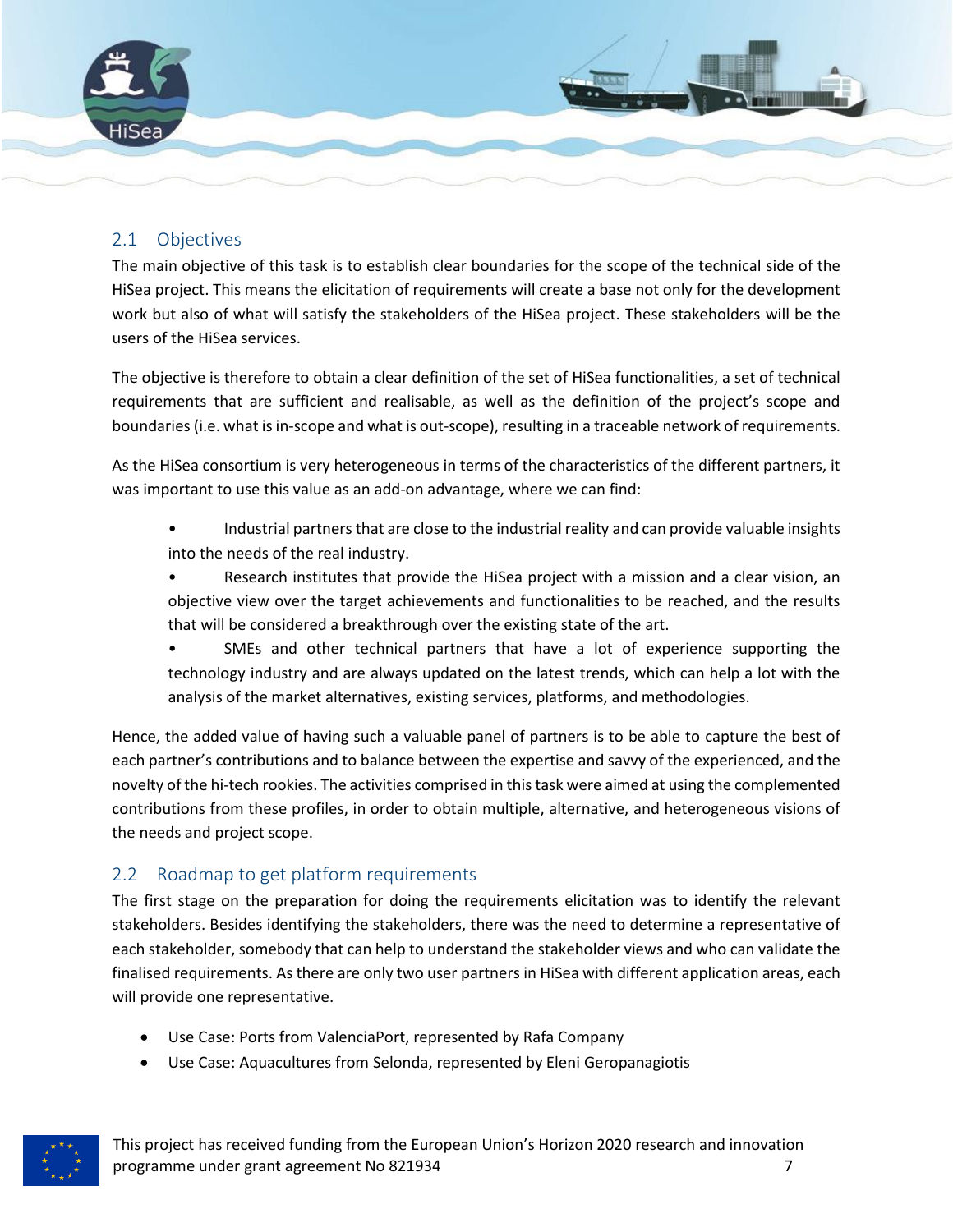

Additionally, the user needs will be enriched with information from the stakeholder workshop results, that also includes user needs gathering from external interested parties, such as ports all over Europe (e.g. North Sea, Mediterranean Sea) and aquacultures mainly based in Greece.

First, the existing documents (e.g., DoA) were analysed in order to extract basic user needs coming from the HiSea partners Selonda and Valenciaport. After all information has been elicited from documents and the workshops, further information will be taken into consideration such as external systems that will be integrated into HiSea (e.g. results from former European projects such as AQUASAFE, or software brought along from project partners such as FEWS).

The wealth of information must first be evaluated and categorised to translate such user requirements into platform requirements. The results obtained must also be differentiated between software and system requirements to weigh the single requirements and their purpose. Of course, the traceability should not be lost, so the final technical requirements will be transformed into tables assigned by IDs that they can be tracked down to its source.

## <span id="page-7-0"></span>2.3 Definition of Requirements Source

This deliverable grew side-by-side with the outcomes of two workshops including the Stakeholder Advisory Board (SAB). The results of the workshops have been written down in the Deliverable 2.1 Report on User´s feedback and are used to get a holistic overview of the needs of potential customers. Both workshops goal was to get information about the market and the current needs, and each workshop was tailored to specific needs for ports (workshop Valencia) and aquacultures (workshop Athens). There, the SAB attendees were interviewed and filled out questionnaires and surveys to get as much as possible information for the HiSea platform.

## <span id="page-7-1"></span>3 Requirements Specification

The Description of Action (DoA) states that the HiSea platform will be co-designed together with the intended end-users. Therefore, the collaboration with the Stakeholder Advisory Board (SAB) is of high importance and the source of the requirements. In the following tables, it is evident that the priority follows the scope on water quality, as this is the primary goal of HiSea.

## <span id="page-7-2"></span>3.1 Requirement Statements

As described in the previous sections, finished and advanced deliverables are analysed in order to extract requirements according to user preferences. Starting with the DoA, original statements of planned use cases were considered to get a starting point of the requirements specifications. These original requirements were then refined in order to specify the needs of the users with help of D2.1 Report on the users' feedback, which also included a deep analysis of two workshops that have been held with the SAB.

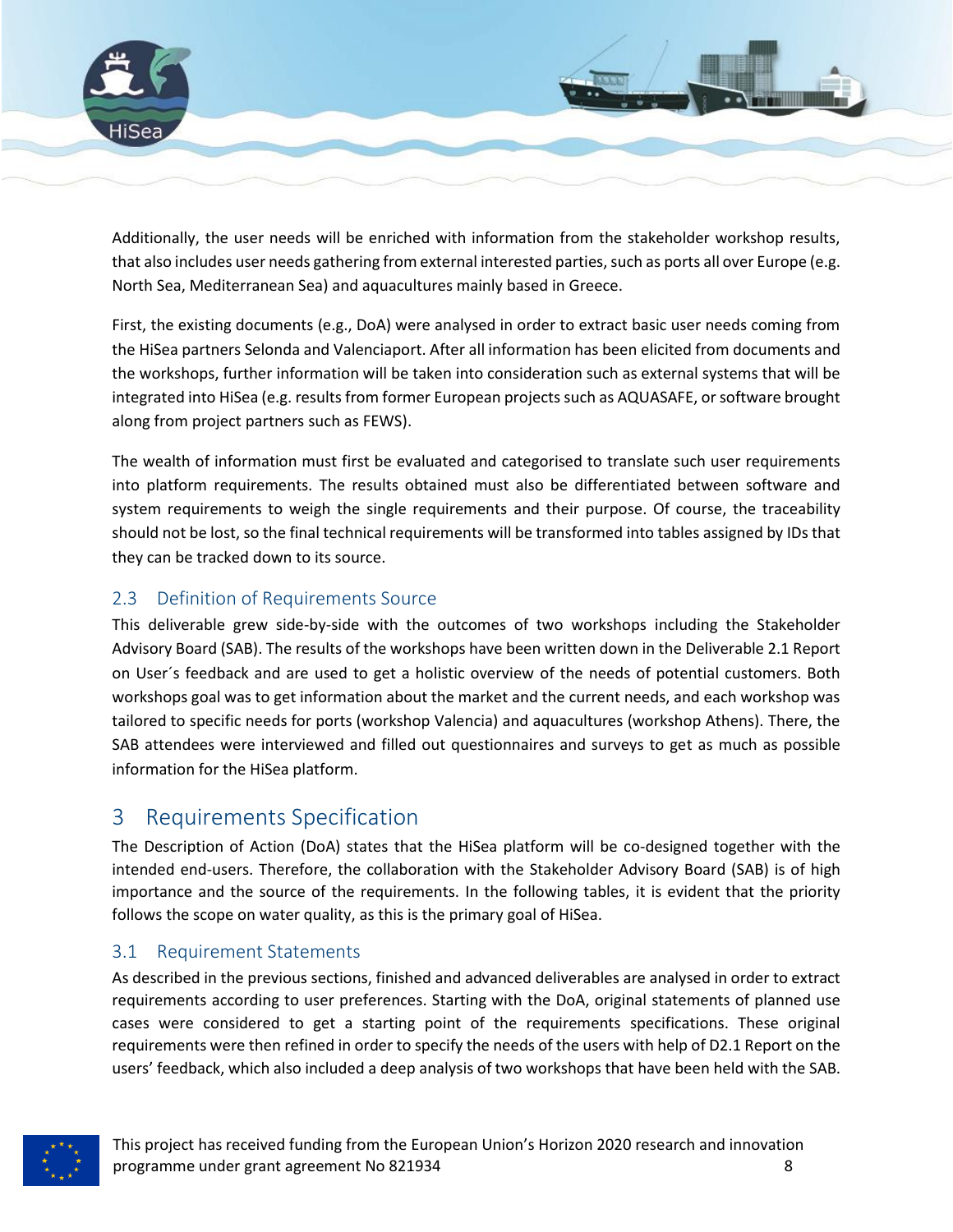

The gathered statements are listed in the table below with unique identifiers in order to keep the traceability of each requirement.

#### *Table 1:User Statements*

| ID#          | <b>Text</b>                                                                                                                                                                                                  | <b>Source</b>                                |
|--------------|--------------------------------------------------------------------------------------------------------------------------------------------------------------------------------------------------------------|----------------------------------------------|
| <b>WS001</b> | Interested in environmental measures (e.g., air, waste, soil,<br>noise, works and water)                                                                                                                     | D2.1 - Requests from Port<br>Workshop        |
| <b>WS002</b> | Monitoring of water quality (e.g., hydrology, microbiology,<br>planktonic and benthic communities)                                                                                                           | D2.1 - Requests from Port<br>Workshop        |
| <b>WS003</b> | Maintaining water quality: boat patrols along the port<br>waters and collects all kind of wastes daily                                                                                                       | D2.1 - Requests from Port<br>Workshop        |
| <b>WS004</b> | Maintaining water quality: Fight against pollution with a<br>self-protecting plan and an inner maritime plan. Necessary<br>information and means to respond come from the<br><b>Emergency Control Centre</b> | D2.1 - Requests from Port<br>Workshop        |
| <b>WS005</b> | Compliance of regulations (Water Framework Directive,<br>ROM 5.1.13, others)                                                                                                                                 | D2.1 - Requests from Port<br>Workshop        |
| <b>WS006</b> | Improvement of all port waters                                                                                                                                                                               | D2.1 - Requests from Port<br>Workshop        |
| <b>WS007</b> | The current information and available data related to<br>water quality has inter alia limited resolution and is<br>difficult to handle                                                                       | D2.1 - Requests from Port<br>Workshop        |
| <b>WS008</b> | Water quality is directly linked with the company's<br>productivity                                                                                                                                          | D2.1 - Requests from<br>Aquaculture Workshop |
| <b>WS009</b> | Sustainability and water quality preservation affects<br>consumers and local communities' perception of<br>aquaculture products                                                                              | D2.1 - Requests from<br>Aquaculture Workshop |
| <b>WS010</b> | Temperature and oxygen are monitored daily, but it is<br>restricted because of measurements with hand meters                                                                                                 | D2.1 - Requests from<br>Aquaculture Workshop |
| <b>WS011</b> | Physicochemical analysis for many parameters is done only<br>every few months                                                                                                                                | D2.1 - Requests from<br>Aquaculture Workshop |

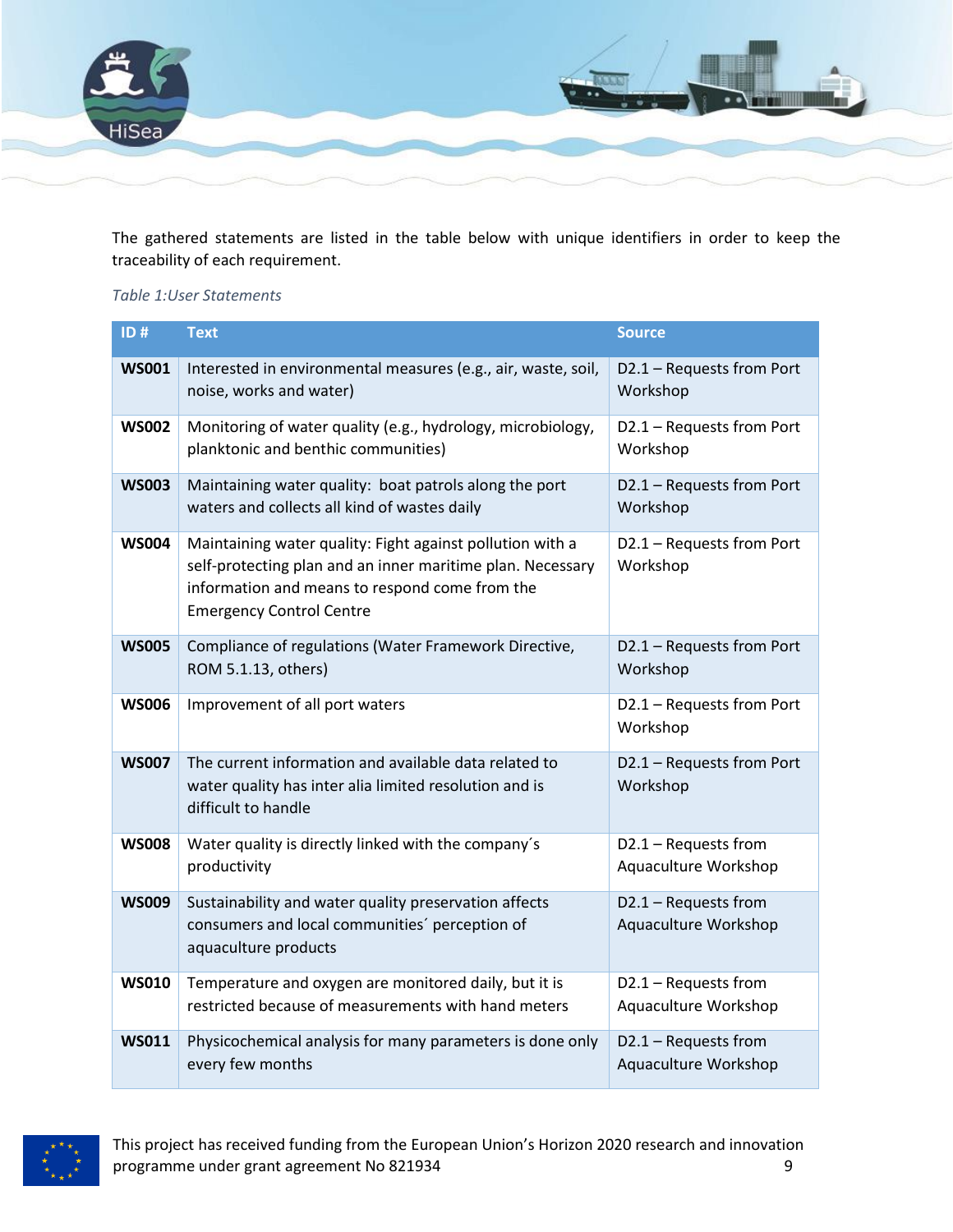





This project has received funding from the European Union's Horizon 2020 research and innovation programme under grant agreement No 821934 10 and the state of the state of the state of the state of the state of the state of the state of the state of the state of the state of the state of the state of the state of the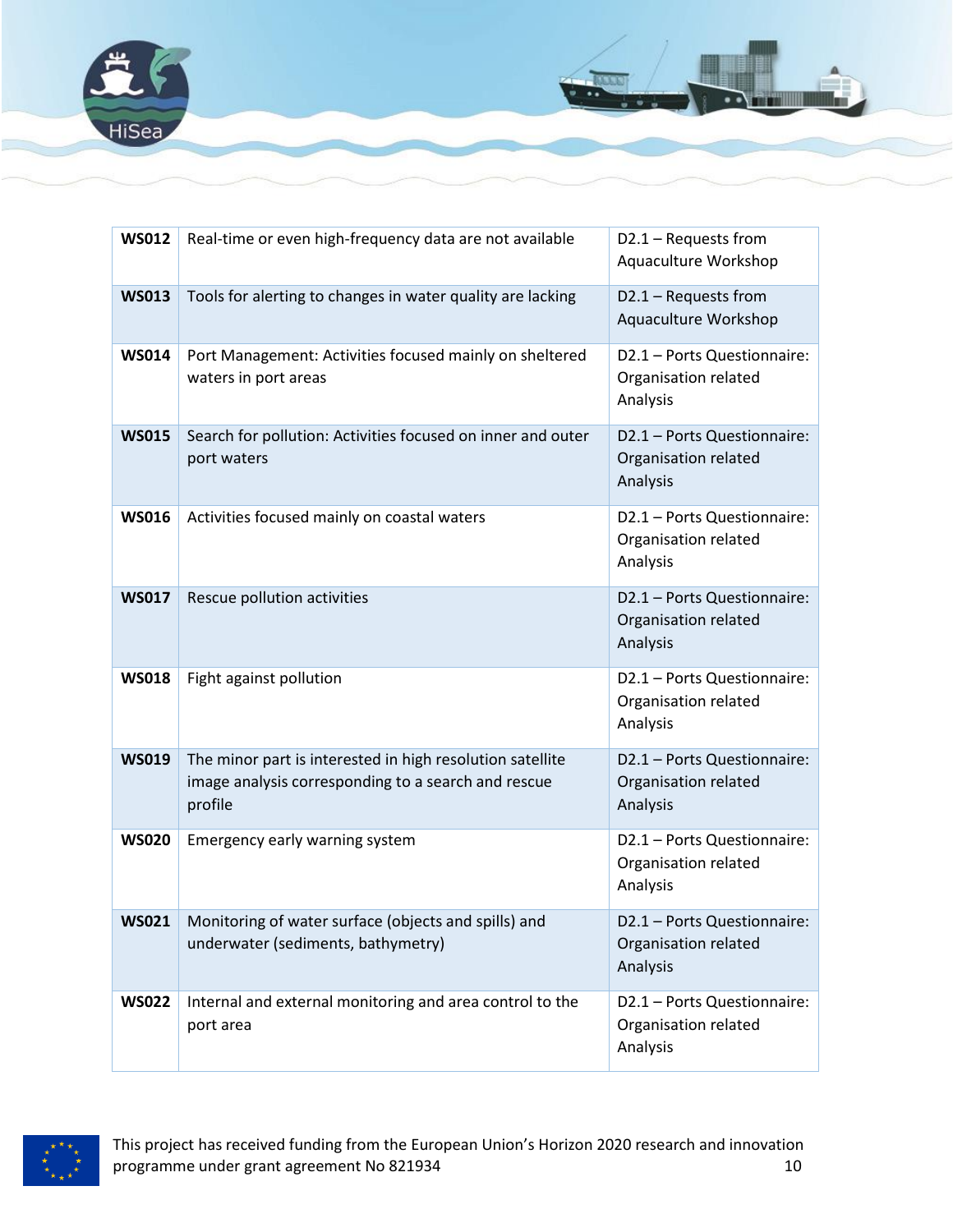



| <b>WS023</b> | Water quality parameter validation method verified by EU                                                                                                                                 | D2.1 - Ports Questionnaire:<br>Organisation related<br>Analysis |
|--------------|------------------------------------------------------------------------------------------------------------------------------------------------------------------------------------------|-----------------------------------------------------------------|
| <b>WS024</b> | Reduce pollution                                                                                                                                                                         | D2.1 - Ports Questionnaire:<br>Organisation related<br>Analysis |
| <b>WS025</b> | <b>Improve Safety</b>                                                                                                                                                                    | D2.1 - Ports Questionnaire:<br>Organisation related<br>Analysis |
| <b>WS026</b> | In situ type measurements are the most commonly used                                                                                                                                     | D2.1 - Ports Questionnaire:<br>technical related Analysis       |
| <b>WS027</b> | Neither of port nor coastal water management profiles is<br>using any type of modelling                                                                                                  | D2.1 - Ports Questionnaire:<br>technical related Analysis       |
| <b>WS028</b> | 14% are using products such as COPERNICUS, NOAA and<br>their own on-site products to predict the trajectories of<br>objects and chemical spills to fight against pollution.              | D2.1 - Ports Questionnaire:<br>technical related Analysis       |
| <b>WS029</b> | Based on #028, they are also using specific models, such as<br>SARMAP, OLIMAP and self-built models.                                                                                     | D2.1 - Ports Questionnaire:<br>technical related Analysis       |
| <b>WS030</b> | 14% of answers reveal the use of less complex online<br>platforms                                                                                                                        | D2.1 - Ports Questionnaire:<br>technical related Analysis       |
| <b>WS031</b> | Others use the data for predicting water trajectories of<br>threatening objects and/or chemical spills, and would like<br>to continue using this same data in more advanced<br>modelling | D2.1 - Ports Questionnaire:<br>technical related Analysis       |
| <b>WS032</b> | Facilitate regulation compliance                                                                                                                                                         | D2.1 - Ports Questionnaire:<br>technical related Analysis       |
| <b>WS033</b> | Facilitate monitoring of environmental impacts caused by<br>port development                                                                                                             | D2.1 - Ports Questionnaire:<br>technical related Analysis       |
| <b>WS034</b> | Facilitate water monitoring to reduce pollution                                                                                                                                          | D2.1 - Ports Questionnaire:<br>technical related Analysis       |

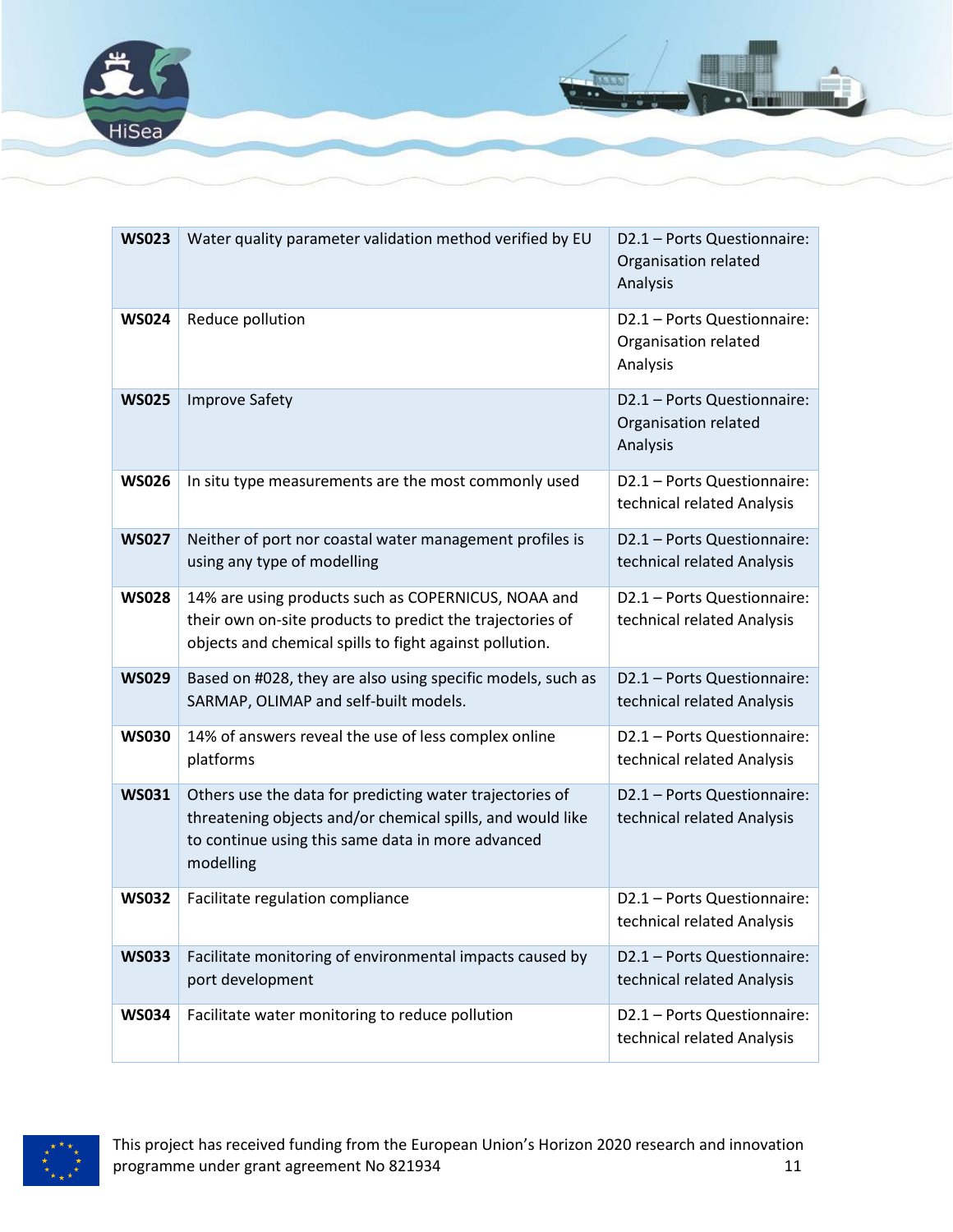



As the user needs are more or less end user driven, most of them are considering the service itself, which basically runs on the HiSea platform, but not the platform itself.

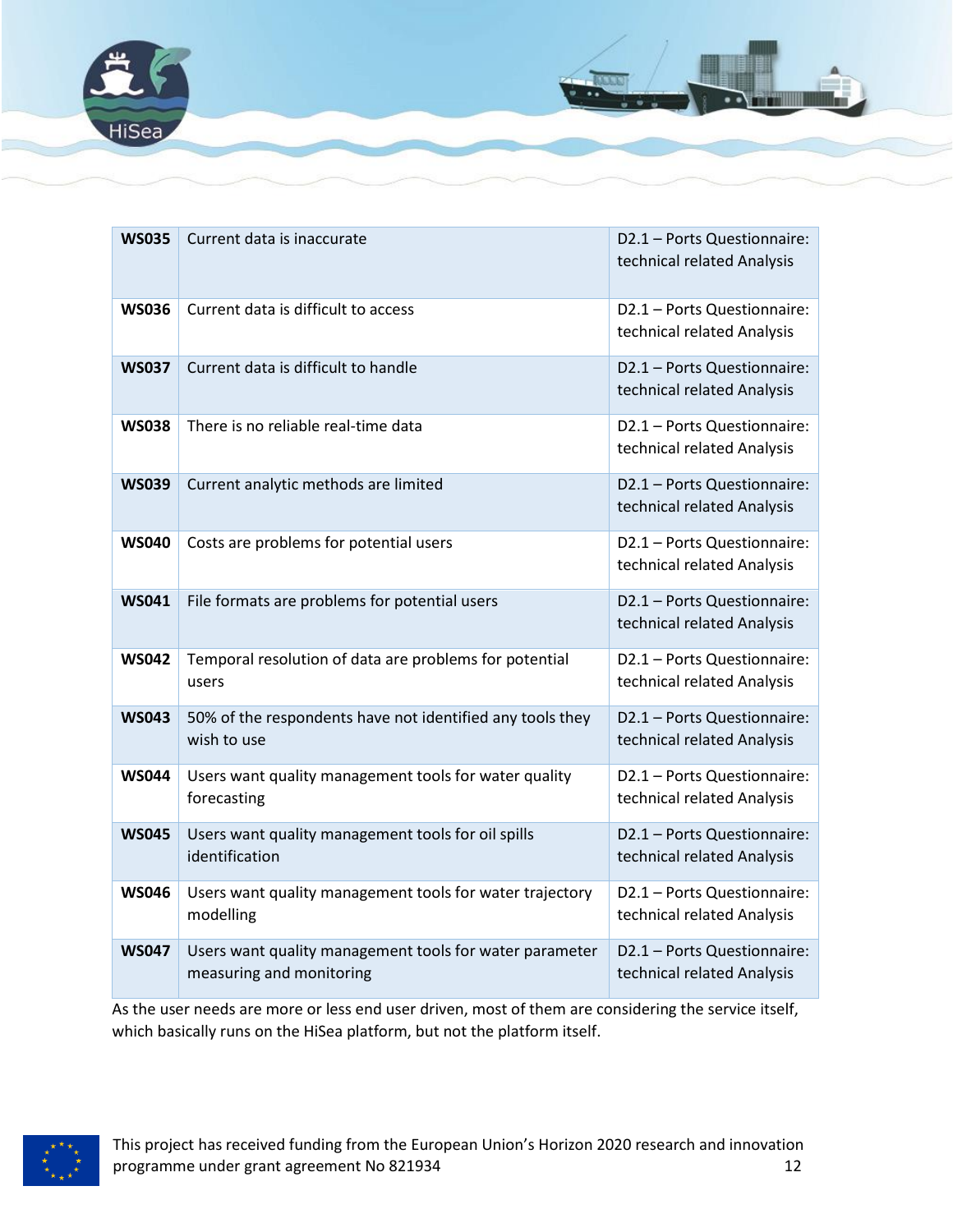

#### <span id="page-12-0"></span>3.2 Requirement Extractions

After collecting all important statements that have been analysed, they must be transferred into special requirement phrases, which also indicate the importance/priority of the requirement. Therefore, each requirement follows the rule to include one of the following statements

- Must: to indicate a very high importance
- Should: to indicate high importance
- May: to indicate a low importance
- Must not: to indicate that the requirement is captured, but will not be considered during development

Going forward the development should follow these priorities exactly, to prioritise all "must" requirements, followed by the "should" requirements, and finally all "may" requirements will be processed.

After the evaluation of the workshop and questionnaire results, some requirements were specified and these are considered and transferred to the platform requirement specification with the intended grammar (must, should, may). In addition, a category is provided in order to show the context of the requirement. The category is divided into platform and service requirements. The main difference between those requirements is, for platform requirements it mainly concerns the business logic of HiSea. For service requirements, it is mainly about the interaction of the users with the HiSea platform. Of course, both categories can be set to a single requirement, if it affects both. In the future, the requirements may be updated to follow new findings.

| <b>Origin ID</b>       | <b>Requirement ID</b> | <b>Requirement</b>                                                           | <b>Category</b> |
|------------------------|-----------------------|------------------------------------------------------------------------------|-----------------|
| <b>WS001</b>           | U001                  | The HiSea Platform must not provide environmental<br>measurements for air.   | Platform        |
| <b>WS001</b>           | U002                  | The HiSea Platform must not provide environmental<br>measurements for waste. | Platform        |
| WS001,<br><b>WS047</b> | U003                  | The HiSea Platform must provide environmental<br>measurements for water.     | Platform        |
| WS001,<br><b>WS047</b> | U004                  | The HiSea Platform must not provide environmental<br>measurements for noise. | Platform        |

#### *Table 2: User Requirements*

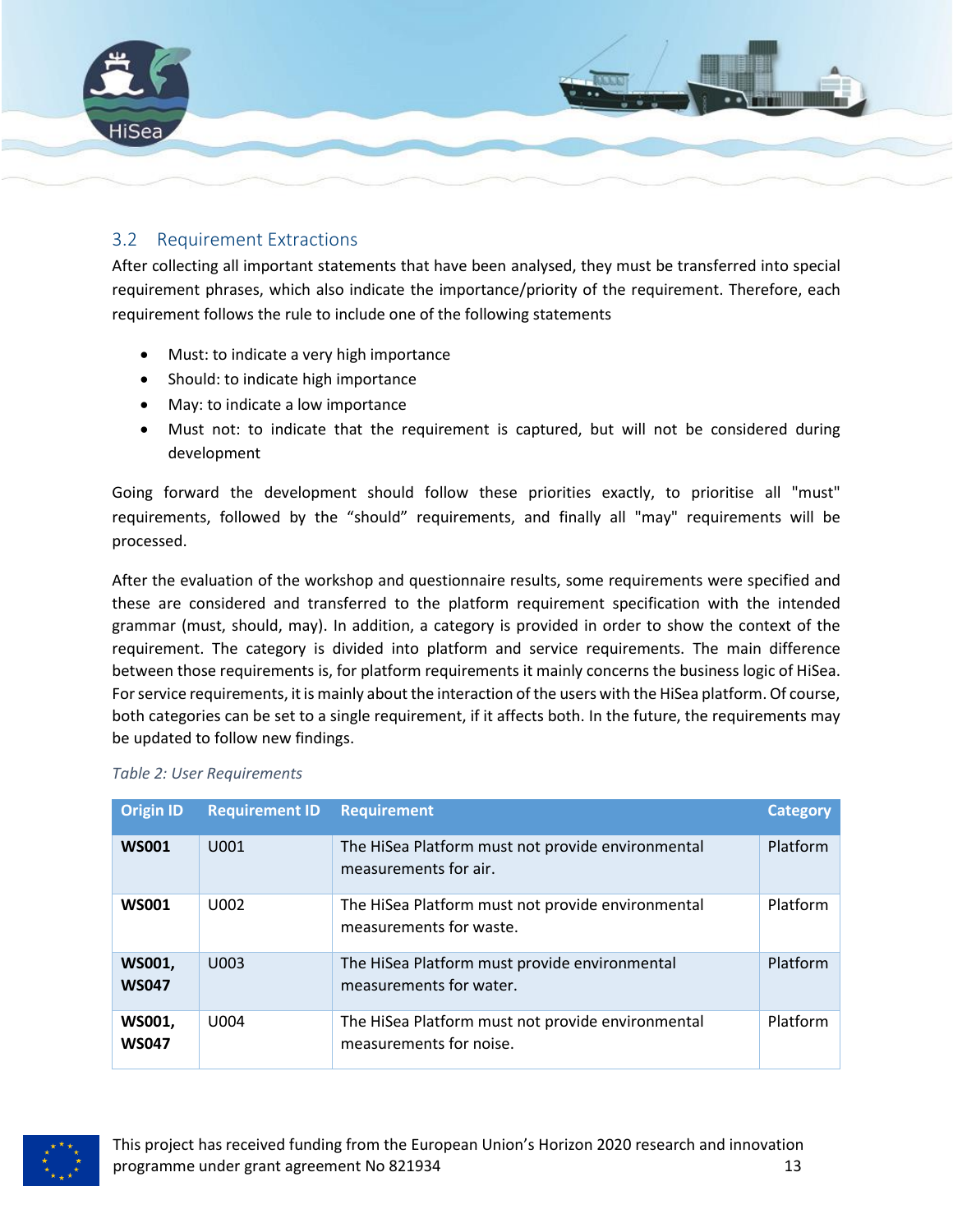

| WS001,<br><b>WS047</b>                               | <b>U005</b> | The HiSea Platform must not provide environmental<br>measurements for soil.                                                                                             |                       |
|------------------------------------------------------|-------------|-------------------------------------------------------------------------------------------------------------------------------------------------------------------------|-----------------------|
| WS002,<br><b>WS047</b>                               | U006        | The HiSea Platform must provide monitored information<br>about the hydrology of water.                                                                                  | Platform<br>/ Service |
| <b>WS002,</b><br><b>WS047</b>                        | U007        | The HiSea Platform must provide monitored information<br>about the microbiology of water.                                                                               | Platform<br>/ Service |
| <b>WS002</b>                                         | U008        | The HiSea Platform must provide monitored information<br>about the planktonic of water.                                                                                 | Platform<br>/ Service |
| <b>WS002</b>                                         | U009        | The HiSea Platform must provide monitored information<br>about the benthic communities of water.                                                                        | Platform<br>/ Service |
| WS003,<br>WS004,<br>WS021,<br>WS024,<br><b>WS046</b> | U010        | The HiSea Platform must detect waste on the surface of<br>the water.                                                                                                    | Platform<br>/ Service |
| WS003,<br><b>WS024</b>                               | U011        | The HiSea Platform must show the waste of the surface on<br>a map.                                                                                                      | Service               |
| <b>WS004</b>                                         | U012        | The HiSea Platform should connect to other external<br>systems (such as Emergency Control Centre for ports) to<br>support already using technologies for alerting, etc. | Platform              |
| <b>WS004</b>                                         | U013        | The HiSea Platform should be extendable to extend<br>analytics/data pre-processing.                                                                                     | Platform              |
| <b>WS005,</b><br>WS023,<br><b>WS032</b>              | U014        | The HiSea Platform should help to comply with<br>regulations, such as Water Framework Directive, ROM<br>5.1.13, etc.                                                    | Platform<br>/ Service |
| WS006,<br>WS014,<br><b>WS015</b>                     | U015        | The HiSea Platform must provide services to analyse a<br>concrete area.                                                                                                 | Platform              |
| <b>WS006</b>                                         | U016        | The HiSea Platform must provide alerts for water pollution<br>in a well-defined area.                                                                                   | Service               |
| <b>WS007,</b><br><b>WS019</b>                        | U017        | The HiSea Platform should have a better resolution as the<br>current systems.                                                                                           | Platform<br>/ Service |

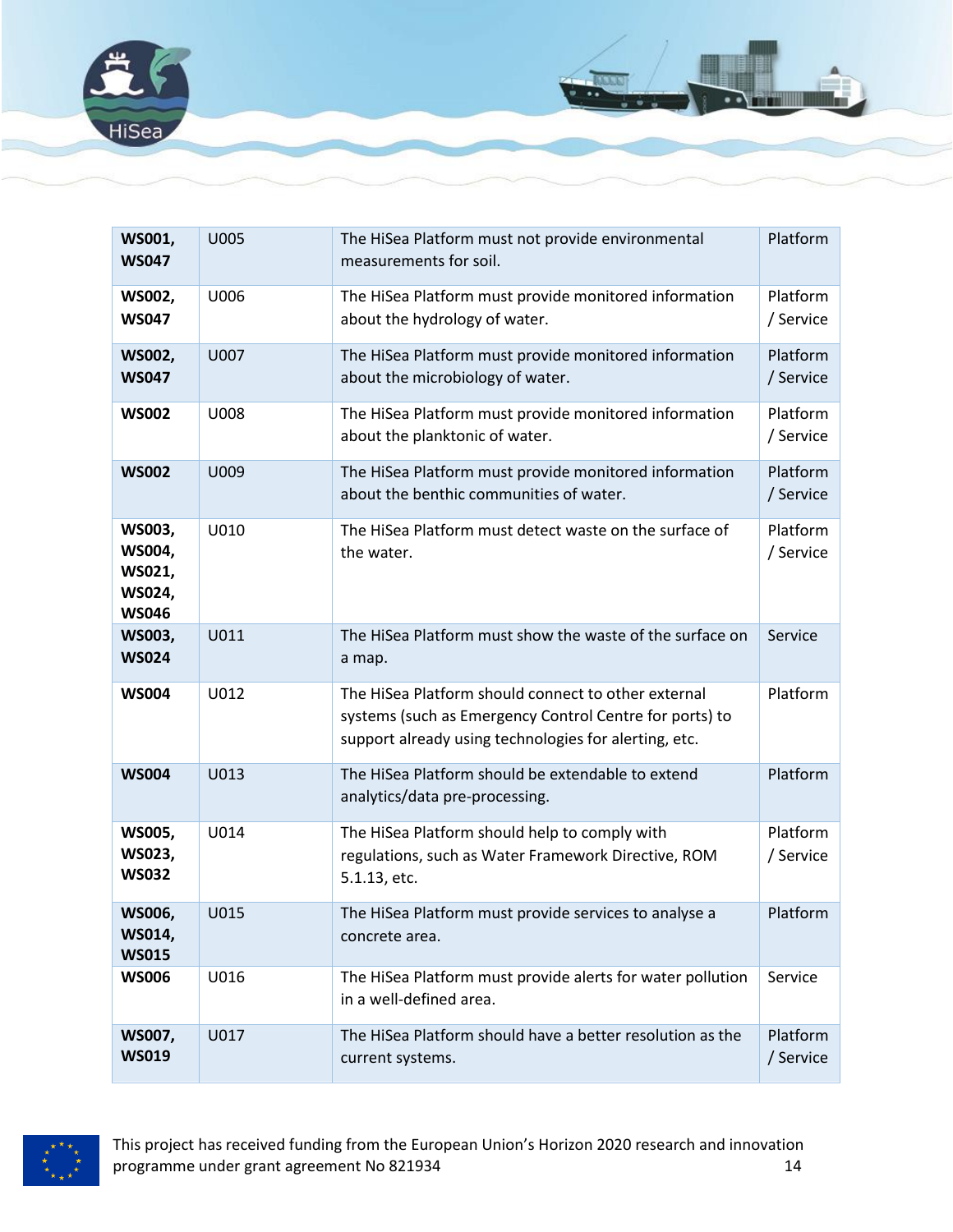

| <b>WS007</b>                            | U018 | The HiSea Platform water information and data must be<br>Platform<br>easier to handle.                                          |                       |
|-----------------------------------------|------|---------------------------------------------------------------------------------------------------------------------------------|-----------------------|
| <b>WS008</b>                            | U019 | The HiSea Platform must monitor the water quality<br>continuously (e.g.: Oxygen, temperature, turbidity,<br>currents, etc).     | Service               |
| <b>WS008</b>                            | U020 | The HiSea Platform must alert the user as soon as quality<br>losses are noticed.                                                | Platform<br>/ Service |
| <b>WS008</b>                            | U021 | The HiSea Platform must display any predictions of water<br>quality degradation.                                                | Service               |
| <b>WS009</b>                            | U022 | The HiSea Platform must ensure to use accurate and up to<br>date data.                                                          | Platform              |
| <b>WS009</b>                            | U023 | The HiSea Platform must have a reliable uptime with a<br>high failure safety.                                                   | Platform              |
| <b>WS010</b>                            | U024 | The HiSea Platform should monitor the level of oxygen in<br>water periodically (i.e. in real-time).                             | Service               |
| <b>WS010</b>                            | U025 | The HiSea Platform must minimize the efforts needed to<br>monitor water quality.                                                | Platform              |
| <b>WS011</b>                            | U026 | The HiSea Platform should provide services to increase the<br>monitoring of parameters for physiochemical analysis of<br>water. | Platform<br>/ Service |
| WS012,<br><b>WS038</b>                  | U027 | The HiSea Platform must provide real-time or high-<br>frequency data.                                                           | Platform              |
| <b>WS013</b>                            | U028 | The HiSea Platform should alert the user to changes in<br>water quality.                                                        | Service               |
| WS015,<br><b>WS026</b>                  | U029 | The HiSea Platform should allow variability in the range of $\Box$ Service<br>monitoring limited areas.                         |                       |
| <b>WS016</b>                            | U030 | The HiSea Platform should provide a service specialized for<br>coastal waters                                                   | Service               |
| WS017,<br><b>WS018,</b><br><b>WS024</b> | U031 | The HiSea Platform should provide a forecast for the<br>position of dangerous flotsam.                                          | Platform              |

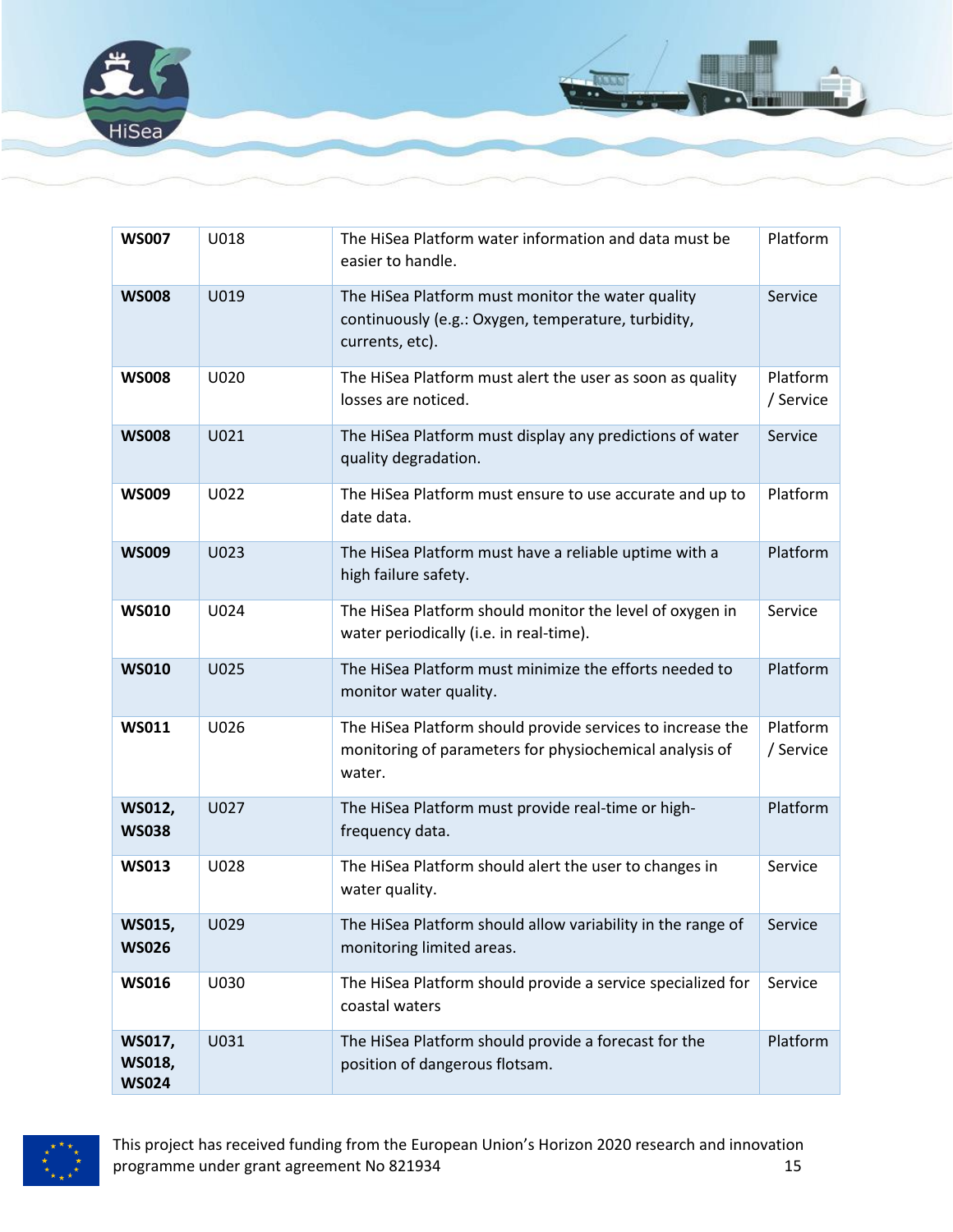

| <b>WS017</b>                  | U032        | The HiSea Platform should detect and visualise dangerous<br>Service<br>flotsam or other pollutions.   |                       |
|-------------------------------|-------------|-------------------------------------------------------------------------------------------------------|-----------------------|
| <b>WS018,</b><br><b>WS024</b> | U033        | The HiSea Platform should forecast pollution spreading<br>dependent on weather forecast and currents. | Platform              |
| <b>WS020</b>                  | U034        | The HiSea Platform should provide an early warning<br>system for emergencies.                         | Service               |
| <b>WS020,</b><br><b>WS026</b> | <b>U035</b> | The HiSea Platform may connect to other alerting systems<br>for regional locations.                   | Platform              |
| WS021,<br><b>WS024</b>        | U036        | The HiSea Platform should be able to measure underwater<br>sediments.                                 | Platform<br>/ Service |
| <b>WS022</b>                  | <b>U037</b> | The HiSea Platform may be able to provide bathymetry<br>readings.                                     | Platform<br>/ Service |
| WS025,<br><b>WS026</b>        | U038        | The HiSea Platform should warn the user for<br>environmentally harmful locations.                     | Service               |
| <b>WS027</b>                  | U039        | The HiSea Platform must use models to process and<br>visualise data.                                  | Platform              |
| <b>WS027</b>                  | U040        | The HiSea Platform should make access to models as<br>convenient as possible.                         | Platform              |
| <b>WS028</b>                  | U041        | The HiSea Platform must increase the usage of<br><b>COPERNICUS data.</b>                              | Platform<br>/ Service |
| <b>WS028</b>                  | U042        | The HiSea Platform may increase the usage of NOAA.                                                    | Platform              |
| <b>WS028</b>                  | U043        | The HiSea Platform may integrate existing on-site sensors.                                            | Platform              |
| <b>WS029</b>                  | U044        | The HiSea Platform may implement SARMAP models.                                                       | Platform              |
| <b>WS029</b>                  | U045        | The HiSea Platform may implement OLIAP models.                                                        | Platform              |
| <b>WS029</b>                  | U046        | The HiSea Platform may implement self-built models from<br>the SAB.                                   | Platform              |
| <b>WS030</b>                  | U047        | The HiSea Platform must be easy to use.                                                               | Platform<br>/ Service |

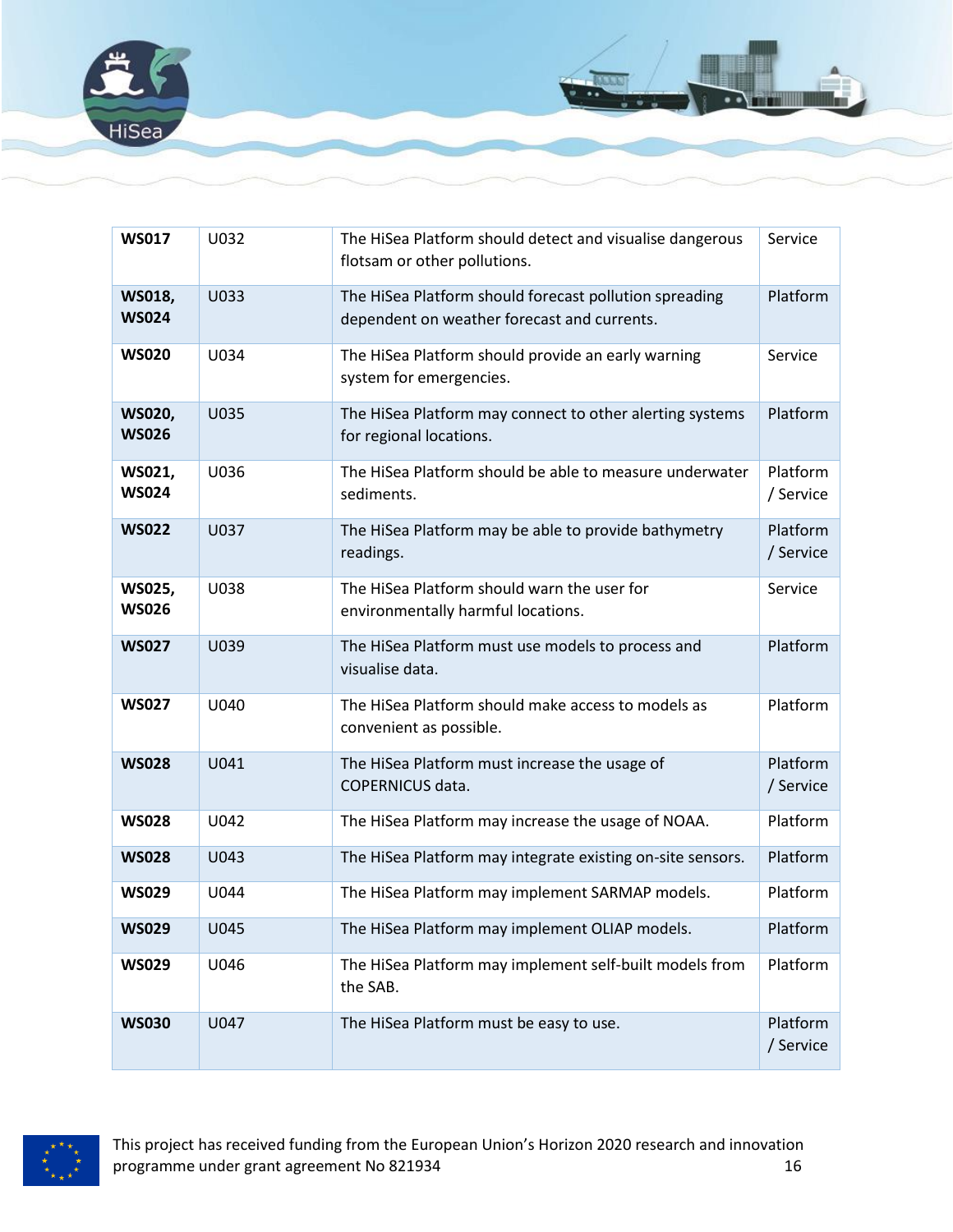

| <b>WS030</b>           | U048        | The HiSea Platform should be understandable for novices.                                                           | Platform<br>/ Service |
|------------------------|-------------|--------------------------------------------------------------------------------------------------------------------|-----------------------|
| <b>WS031</b>           | U049        | The HiSea Platform should have more advanced modelling<br>with the currently used data.                            | Platform              |
| <b>WS031</b>           | U050        | The HiSea Platform should have an interface to connect to<br>existing data sources.                                | Service               |
| <b>WS031</b>           | U051        | The HiSea Platform may reuse existing data                                                                         | Platform              |
| <b>WS033</b>           | U052        | The HiSea Platform should show long-term changes                                                                   | Service               |
| <b>WS034</b>           | U053        | The HiSea Platform should provide fast and easy ways to<br>visualise data                                          | Platform<br>/ Service |
| <b>WS035</b>           | U054        | The HiSea Platform must provide very accurate data to the<br>user. Data is not allowed to be rounded or similar.   | Platform              |
| <b>WS036</b>           | <b>U055</b> | The HiSea Platform must provide data visualisation and<br>interaction easily accessible.                           | Platform<br>/ Service |
| <b>WS037</b>           | U056        | The HiSea Platform should be able to represent data<br>relationships and dependencies in a simplified way.         | Platform              |
| <b>WS038</b>           | U057        | The HiSea Platform should provide a reliable real-time<br>data stream.                                             | Platform<br>/ Service |
| WS039,<br><b>WS043</b> | U058        | he HiSea platform should have at least the same<br>functionality as the already used User Partner systems.         | Service               |
| <b>WS040</b>           | U059        | The HiSea Platform may be worth the prize users have to<br>pay.                                                    | Platform              |
| <b>WS041</b>           | U060        | The HiSea Platform must use standardized file formats.                                                             | Platform              |
| <b>WS044</b>           | U061        | The HiSea Platform should provide forecasting material for<br>different models.                                    | Platform              |
| <b>WS044</b>           | U062        | The HiSea Platform should provide forecasting material for<br>different measurements (in particular water quality) | Platform              |
| <b>WS045</b>           | U063        | The HiSea Platform may provide management tools for oil<br>spills identification at night                          | Service               |

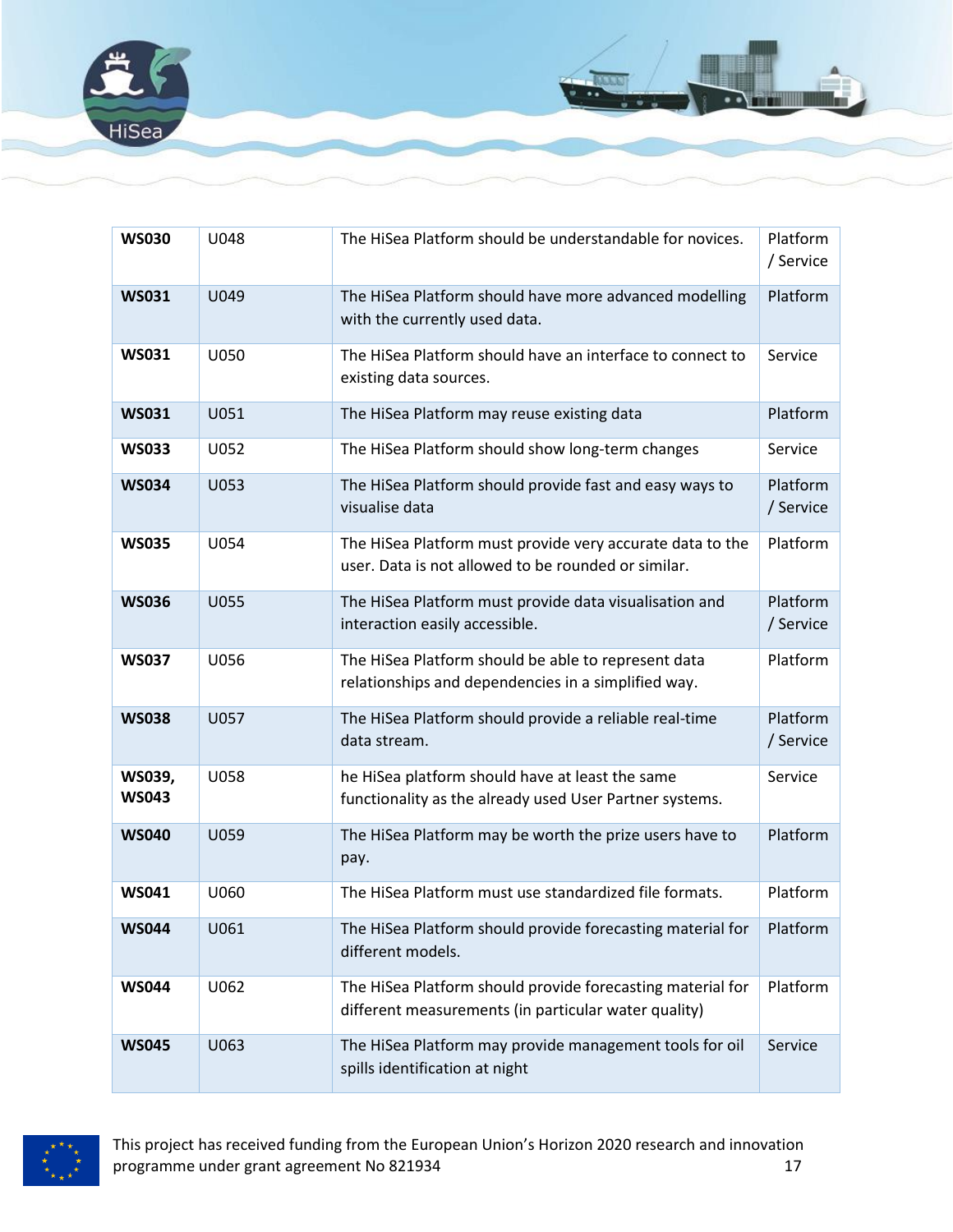

| <b>WS046</b> | U064 | The HiSea Platform must provide quality management | Service |
|--------------|------|----------------------------------------------------|---------|
|              |      | tools for water trajectory modelling               |         |

#### <span id="page-17-0"></span>3.3 Technical Requirements

The technical requirements are the result of an analysis of the user requirements, compiled in sectio[n 3.2.](#page-12-0) Each user requirement was analysed regarding the technical reference. Of course, the number of technical requirements can increase in the future, due to additional user requirements, etc. To ensure the traceability, the technical requirements have a "Technical Requirement ID" and additional IDs of related user requirements. Furthermore, each technical requirement is categorised into different types. The possible types are:

- **Functional:** This requirement describes a functionality that will be realized within the HiSea platform. This can either be component or service-based
- **Robustness:** This requirement contains features to guarantee a working environment and be resistant against failures.
- **Stress:** This requirement needs to be tested against resources consumption features, in order to be reliable even if the utilisation is high.
- **UI/UX:** This requirement is set in order to guarantee a user-friendly functionality

| <b>Technical</b><br><b>Requirement ID</b> | <b>User</b><br><b>Requirement ID</b> | <b>Technical Requirement</b>                                                                                       | <b>Type</b> |
|-------------------------------------------|--------------------------------------|--------------------------------------------------------------------------------------------------------------------|-------------|
| T001                                      | U001                                 | The Download Module must not be<br>connected to a specific source to get<br>environmental measurements for air.    | Functional  |
| T002                                      | U002                                 | The Download Module should be<br>connected to a specific source to get<br>environmental measurements for<br>waste. | Functional  |
| T003                                      | U003                                 | The Download Module must be<br>connected to a specific source to get<br>environmental measurements for<br>water.   | Functional  |

#### *Table 3: Technical Requirements*

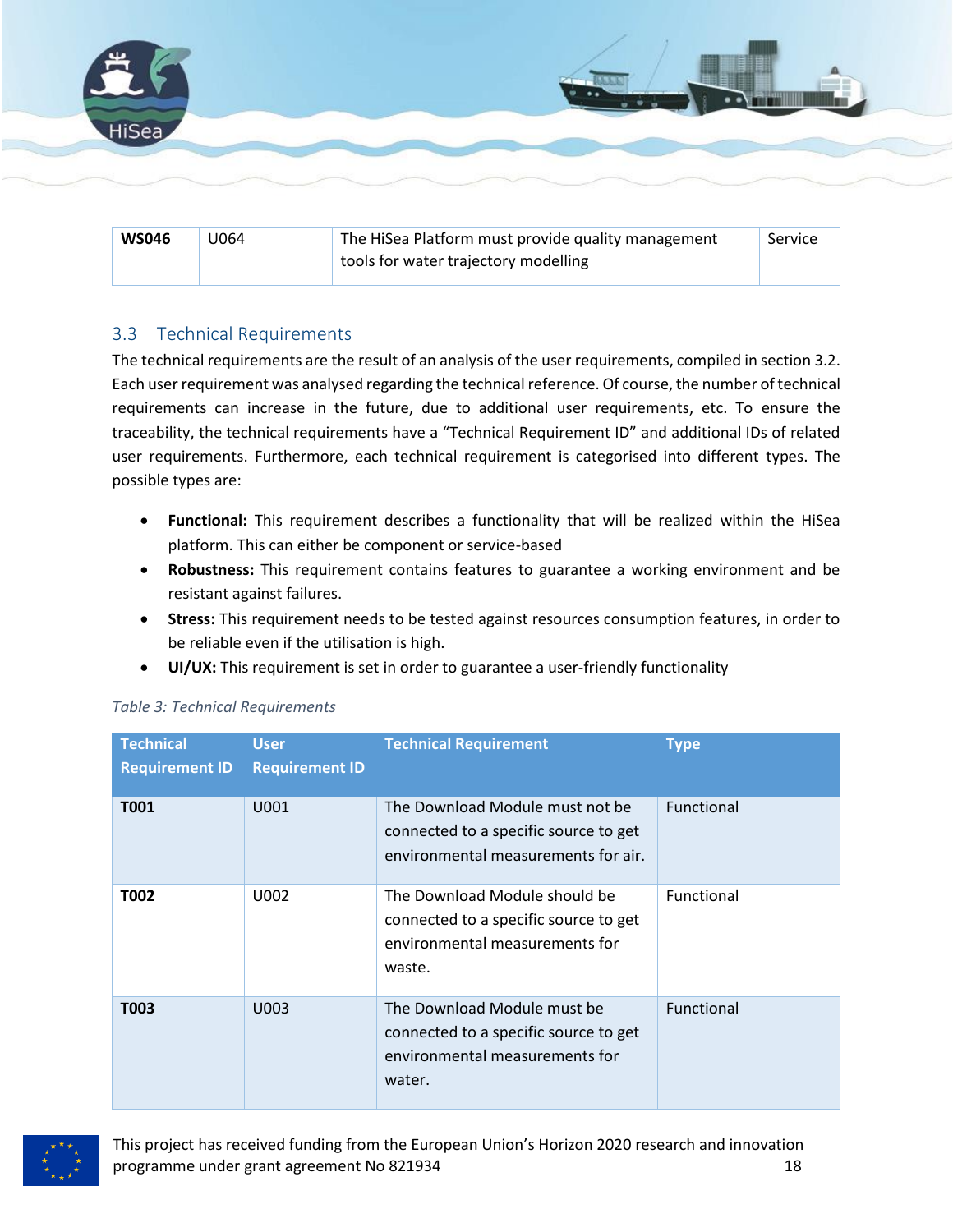

| T004        | U004                                      | The Download Module must not be<br>connected to a specific source to get<br>environmental measurements for<br>noise.                                            | Functional                   |
|-------------|-------------------------------------------|-----------------------------------------------------------------------------------------------------------------------------------------------------------------|------------------------------|
| <b>T005</b> | <b>U005</b>                               | The Download Module must not be<br>connected to a specific source to get<br>environmental measurements for<br>soil.                                             | Functional                   |
| T006        | U010                                      | The Download Module should be<br>connected to a specific source to get<br>information about waste detection of<br>the surface of the water.                     | Functional                   |
| <b>T007</b> | U001, U002,<br>U003, U004,<br><b>U005</b> | Before each incoming data gets<br>stored into the database, it must be<br>checked for the format and if<br>necessary harmonized into a<br>common format.        | Functional                   |
| <b>T008</b> | U001, U002,<br>U003, U004,<br>U005        | Environment measurements, Sensor<br>data, etc. must be stored in the HiSea<br>platform storage to make it<br>accessible to models, services,<br>analytics, etc. | Functionality,<br>Robustness |
| T009        | U006, U007,<br>U008, U009,<br>U020        | The HiSea platform must provide APIs<br>to get datasets for a defined type and<br>a defined timespan.                                                           | Functionality,<br>Robustness |
| T010        | U011                                      | The HiSea platform must provide<br>models to monitor waste on a surface<br>of the water, that can be visualised in<br>services for end users.                   | Functional, UI/UX            |
| <b>T011</b> | U011                                      | HiSea models must be accessible<br>easily from services to be visualised.                                                                                       | UI/UX                        |

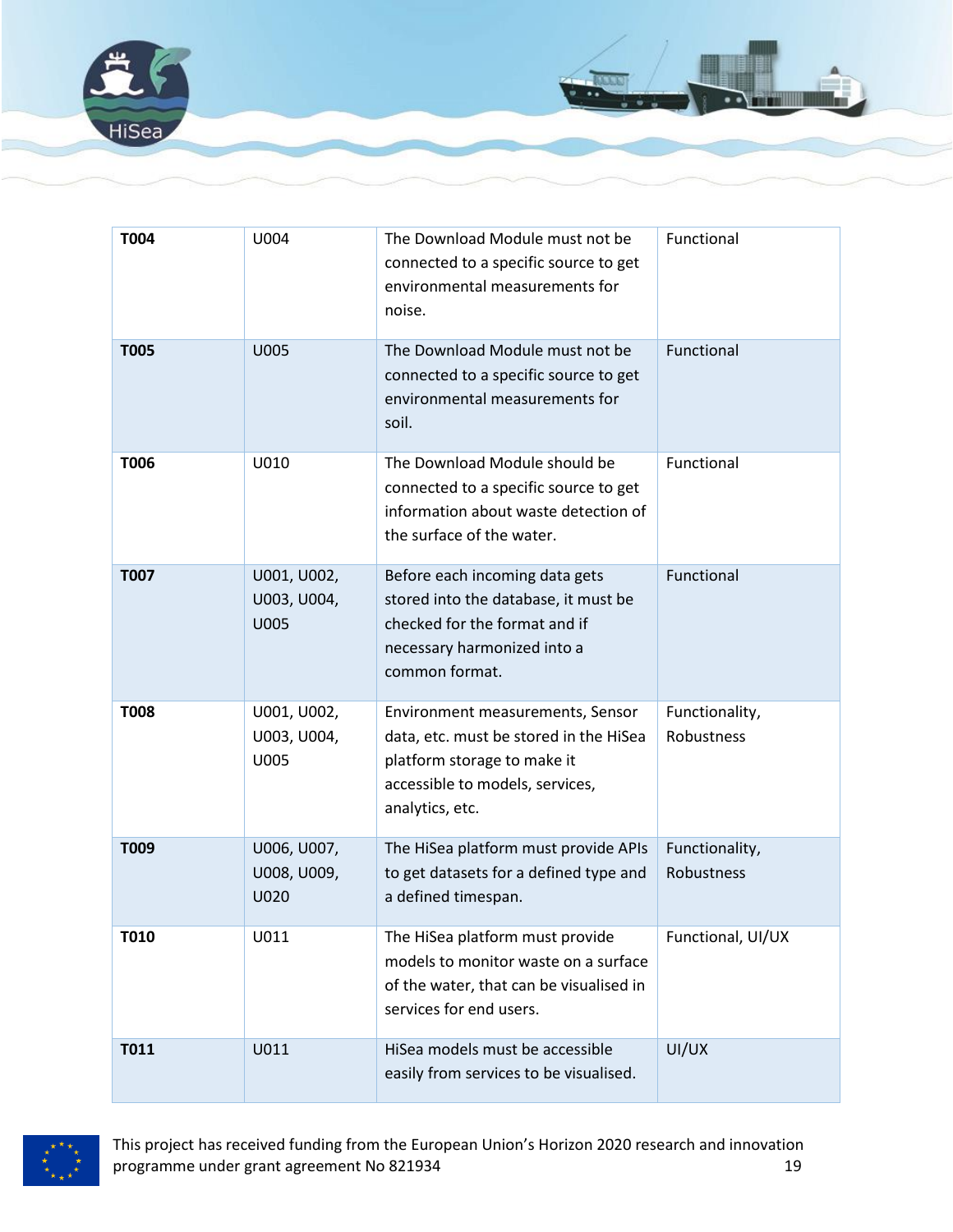

| T012        | U012, U050                | The HiSea Platform should be<br>extendable in terms of accessing APIs<br>from external sources.                                                                               | Robustness, Stress   |
|-------------|---------------------------|-------------------------------------------------------------------------------------------------------------------------------------------------------------------------------|----------------------|
| T013        | U012, U013,<br>U035, U043 | The HiSea platform should support<br>external software modules<br>independent from programming<br>languages.                                                                  | Robustness           |
| T014        | U013                      | The integration of new analytic and<br>processing modules must be easy and<br>quick.                                                                                          | Robustness           |
| <b>T015</b> | U016, U020                | The platform must have analytic<br>algorithms in order to trigger alerts to<br>various apps.                                                                                  | Functionality        |
| T016        | U017                      | The platform must ensure to provide<br>high-resolution models.                                                                                                                | Functionality, UI/UX |
| <b>T017</b> | <b>U018</b>               | The platform must provide a wide<br>range of water measurements for<br>different services, which are easy to<br>retrieve.                                                     | Functionality        |
| <b>T018</b> | U020                      | The platform must deliver data as<br>soon as it is ready.                                                                                                                     | Robustness           |
| T019        | U021                      | The platform must provide the ability<br>for models to predict any context-<br>based incidents (e.g. water<br>degradation).                                                   | Functionality        |
| T020        | U022, U054                | The platform must take care of the<br>reliability and accuracy of the data it<br>provides. Received data are not<br>allowed to be changed (consciously<br>and unconsciously). | Robustness, Stress   |

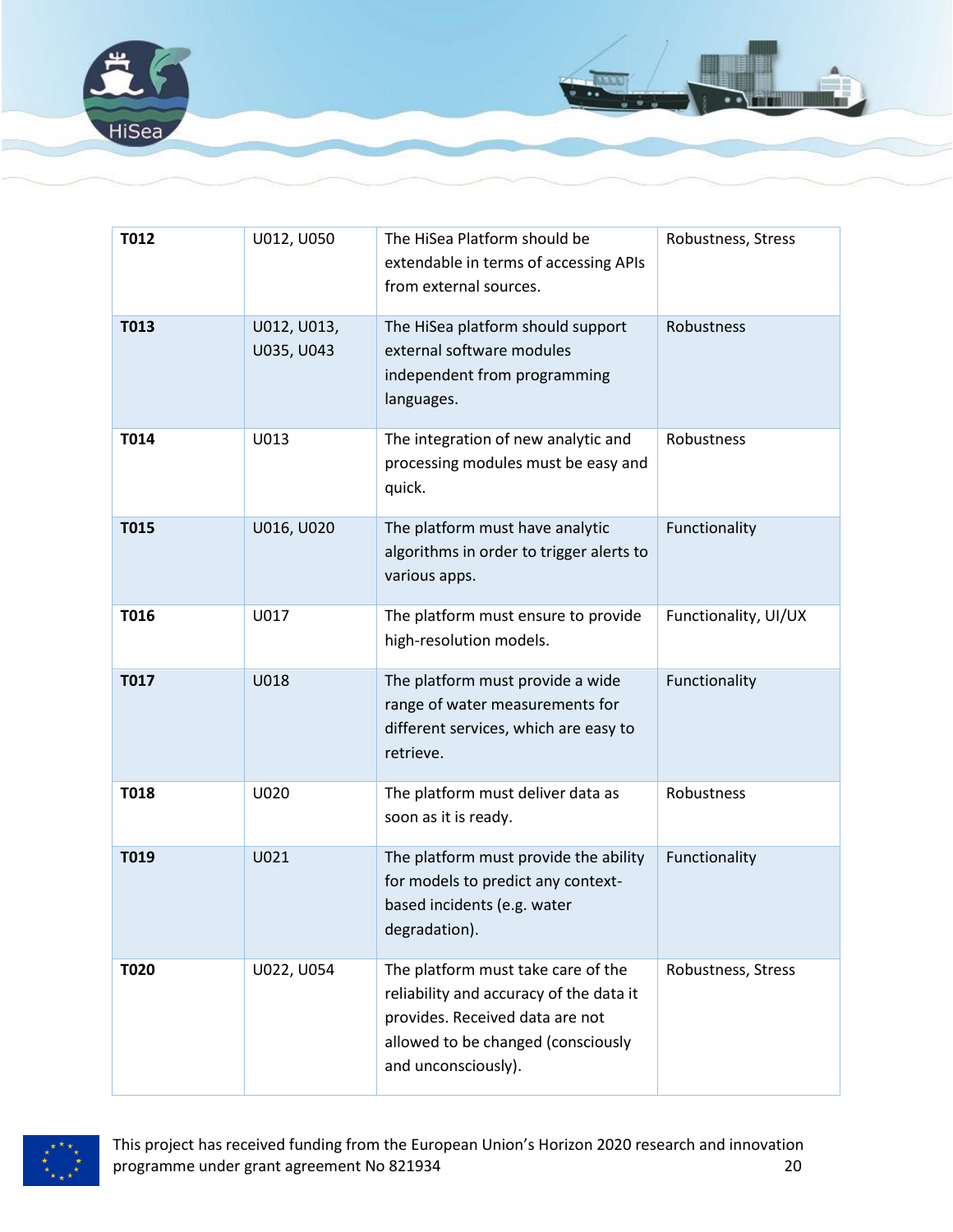

| T021        | U023                | The platform must be robust in order<br>to handle erroneous data from<br>sources.                                               | Robustness            |
|-------------|---------------------|---------------------------------------------------------------------------------------------------------------------------------|-----------------------|
| T022        | U023                | The master version of the HiSea<br>platform must always be in a stable<br>version to increase failure safety.                   | Robustness, Stress    |
| T023        | U025                | APIs must be designed consistently.                                                                                             | <b>Robustness</b>     |
| T024        | U025                | Error Codes must be transparent and<br>comprehensible                                                                           | Robustness            |
| <b>T025</b> | U024, U027,<br>U057 | The platform must be able to deliver<br>a real-time stream to services.                                                         | Functionality, Stress |
| T026        | U027                | The platform must be able to deliver<br>high-frequency data to services                                                         | Functionality         |
| T027        | U031, U061,<br>U062 | The platform should have analytic<br>tools to provide forecasts for<br>dangerous flotsam (e.g. position)                        | Functionality         |
| T028        | U033                | The platform should have analytic<br>tools to provide forecasts for<br>pollution spreading depended on<br>weather and currents. | Functionality         |
| T029        | U036                | The platform should get information<br>about underwater sediments from a<br>source.                                             | Functionality         |
| <b>T030</b> | U037                | The platform may get information<br>about bathymetry from a source.                                                             | Functionality         |
| <b>T031</b> | U038                | The platform should get information<br>about environmentally harmful<br>locations.                                              | Functionality         |

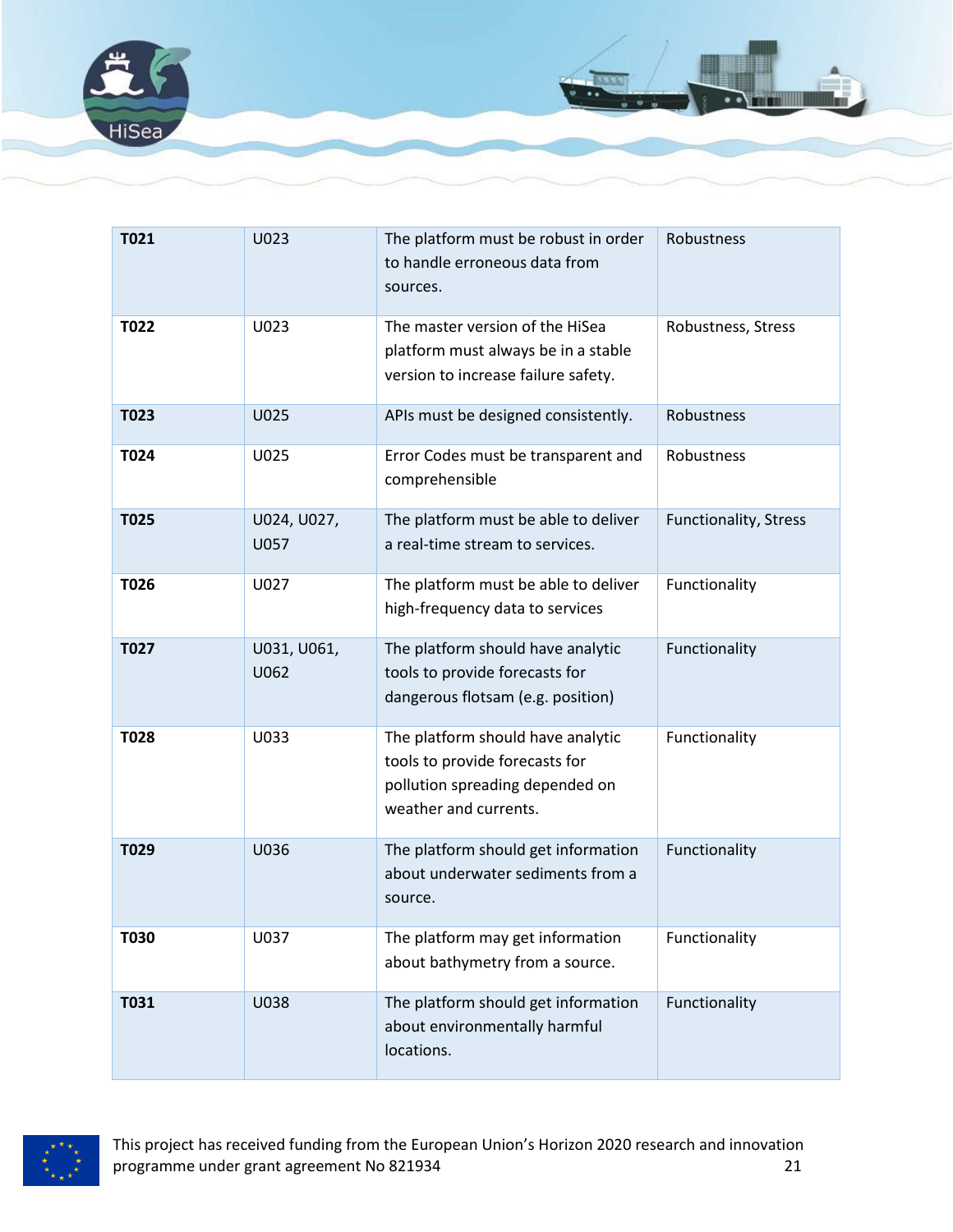

| T032        | U039                      | The platform must integrate models<br>that are usable in services.                                                                                | Functionality |
|-------------|---------------------------|---------------------------------------------------------------------------------------------------------------------------------------------------|---------------|
| T033        | U040                      | Models must be able to be integrated<br>with only a few clicks, including<br>configuration                                                        | <b>Stress</b> |
| T034        | U041                      | The main source of the data must be<br>from COPERNICUS                                                                                            | Functionality |
| <b>T035</b> | U042                      | Other sources such as NOAA may be<br>used.                                                                                                        | Functionality |
| T036        | U044                      | The collection of models may have<br>SARMAP models.                                                                                               | Functionality |
| T037        | U045                      | The collection of models may have<br>OLIAP models.                                                                                                | Functionality |
| <b>T038</b> | U046                      | The collection of models may be<br>extendable with custom models from<br>users.                                                                   | Robustness    |
| T039        | U047, U048,<br>U053, U055 | The User Interface of the HiSea<br>platform must be user friendly and<br>comprehensible.                                                          | UI/UX         |
| T040        | U049                      | The models should be up to date.                                                                                                                  | Robustness    |
| T041        | U051                      | The platform should be able to<br>transform data structures coming<br>from COPERNICUS, etc. into legacy<br>data structures from existing sources. | Functionality |
| T042        | U053, U055                | The platform UI should require only a<br>few clicks to reach the intended goal<br>of the user.                                                    | UI/UX         |

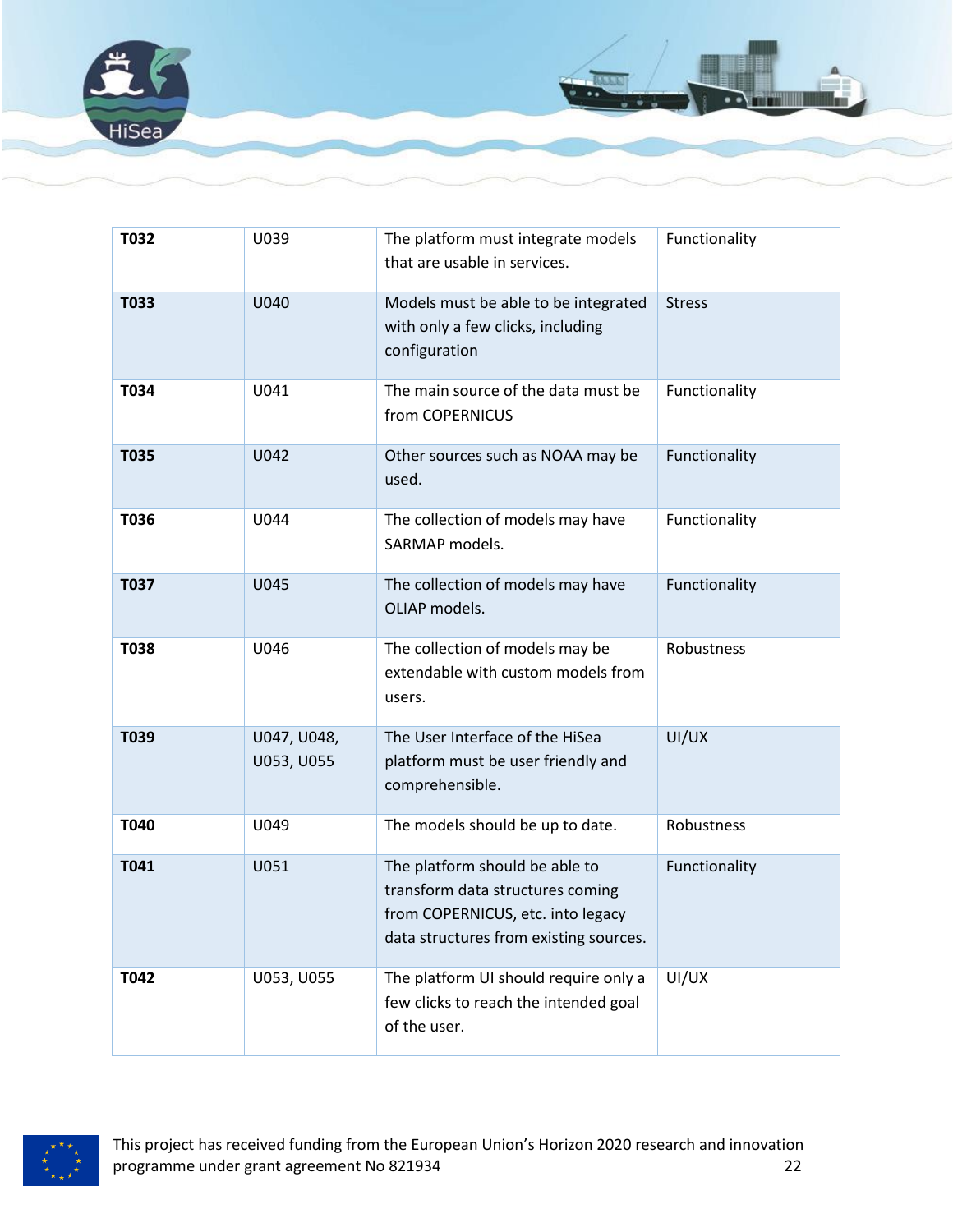

| T043 | <b>U058</b> | The HiSea platform should provide a<br>huge range of analytic methods                    | Functionality                       |
|------|-------------|------------------------------------------------------------------------------------------|-------------------------------------|
| T044 | U059        | The scope of the HiSea platform may<br>comply with the current scope of<br>actual tools. | Robustness, Stress                  |
| T045 | U060        | The HiSea Platform must use<br>standardized file formats, wherever<br>possible.          | Functionality,<br><b>Robustness</b> |
| T046 | U035        | The HiSea platform should have an<br>alerting module                                     | Functionality                       |

#### <span id="page-22-0"></span>3.4 HiSea Services

Based on the user requirements, 9 services were extracted and these will run upon the HiSea platform in order to provide several different functionalities to the users. These services have been extracted from the requirements, but as this is an ongoing process the number of services can increase in the future. The extracted services are validated by the users Valenciaport and Selonda and subsequently rated against their preferred priority. In addition to the service definitions below, the essential requirements of those services are that they should:

- allow variability in the range of monitoring locations.
- use the COPERNICUS source as much as possible.
- be designed user friendly in order to set a low usage barrier.
- provide long-term changes from measurement data.
- comply, if possible, with the regulation's ROM 5.1.13 and/or Water Framework Directive.

The following table has a "Service ID" as a unique identifier for each Service and also a collection of "User Requirements IDs" to keep the traceability of the user requirements. The "Service Definition" with the title and a small description of the service and finally a priority, evaluated by the user partners ValenciaPort and Selonda.

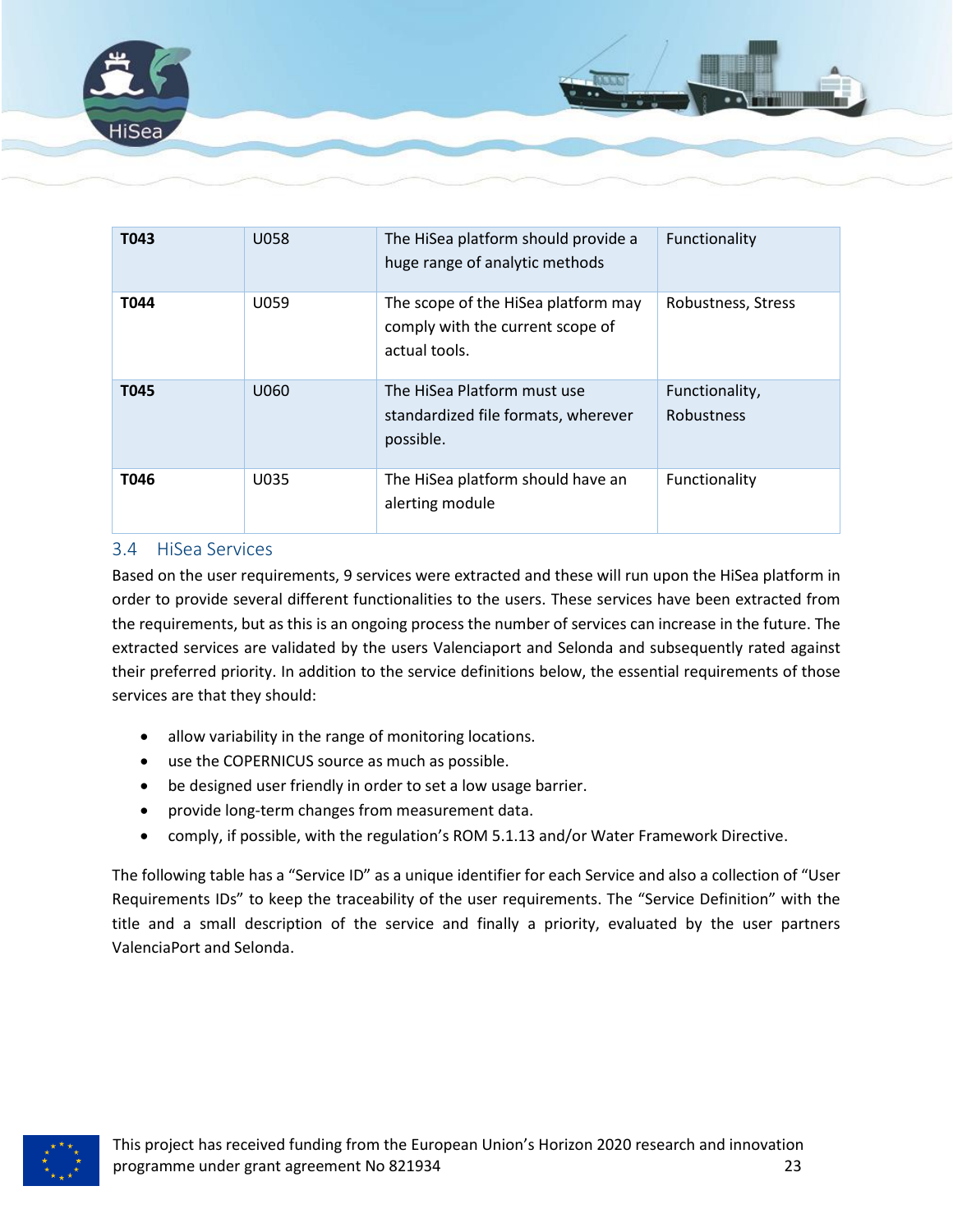

#### *Table 4: HiSea Service Definitions*

| <b>Service ID</b> | <b>User</b><br><b>Requirement</b><br>ID                                                              | <b>Service Definitions</b>                                                                                                                                                                                                                                                                                                                                                                                                                                                | <b>Priority</b> |
|-------------------|------------------------------------------------------------------------------------------------------|---------------------------------------------------------------------------------------------------------------------------------------------------------------------------------------------------------------------------------------------------------------------------------------------------------------------------------------------------------------------------------------------------------------------------------------------------------------------------|-----------------|
| <b>S001</b>       | U001, U002,<br>U003, U004,<br>U005, U006,<br>U007, U008,<br>U009, U019,<br>U020, U024,<br>U028, U021 | <b>Water Analytics Service</b><br>A service to monitor the environmental measurements<br>(chemical, biological and physical) for water quality, which<br>also triggers alarms for quality losses, and allows to set<br>periodical measurements.<br>Hydrology<br>$\bullet$<br>Microbiology<br>$\bullet$<br>Planktonic of water<br><b>Benthic communities</b><br>$\bullet$<br>Oxygen<br>$\bullet$<br>Temperature<br>Turbidity<br>$\bullet$<br>Currents<br>$\bullet$<br>Etc. | High            |
| <b>SO02</b>       | U021, U062                                                                                           | <b>Water Forecast Service</b><br>A service to provide forecasting material for<br>different measurements<br>A service to predict water quality degradation<br>٠                                                                                                                                                                                                                                                                                                           | High            |
| <b>SO03</b>       | U010, U011,<br>U031, U033,<br>U063, U064                                                             | <b>Surface Analytics Service</b><br>A service to analyse the surface of the water, including a<br>location detector and a forecast based on weather and<br>current conditions<br>Detect waste on the surface of the water and show<br>it on a map<br>Detect dangerous flotsam or other pollutions<br>$\bullet$<br>Identify and locate oil spills at night<br>$\bullet$                                                                                                    | High            |

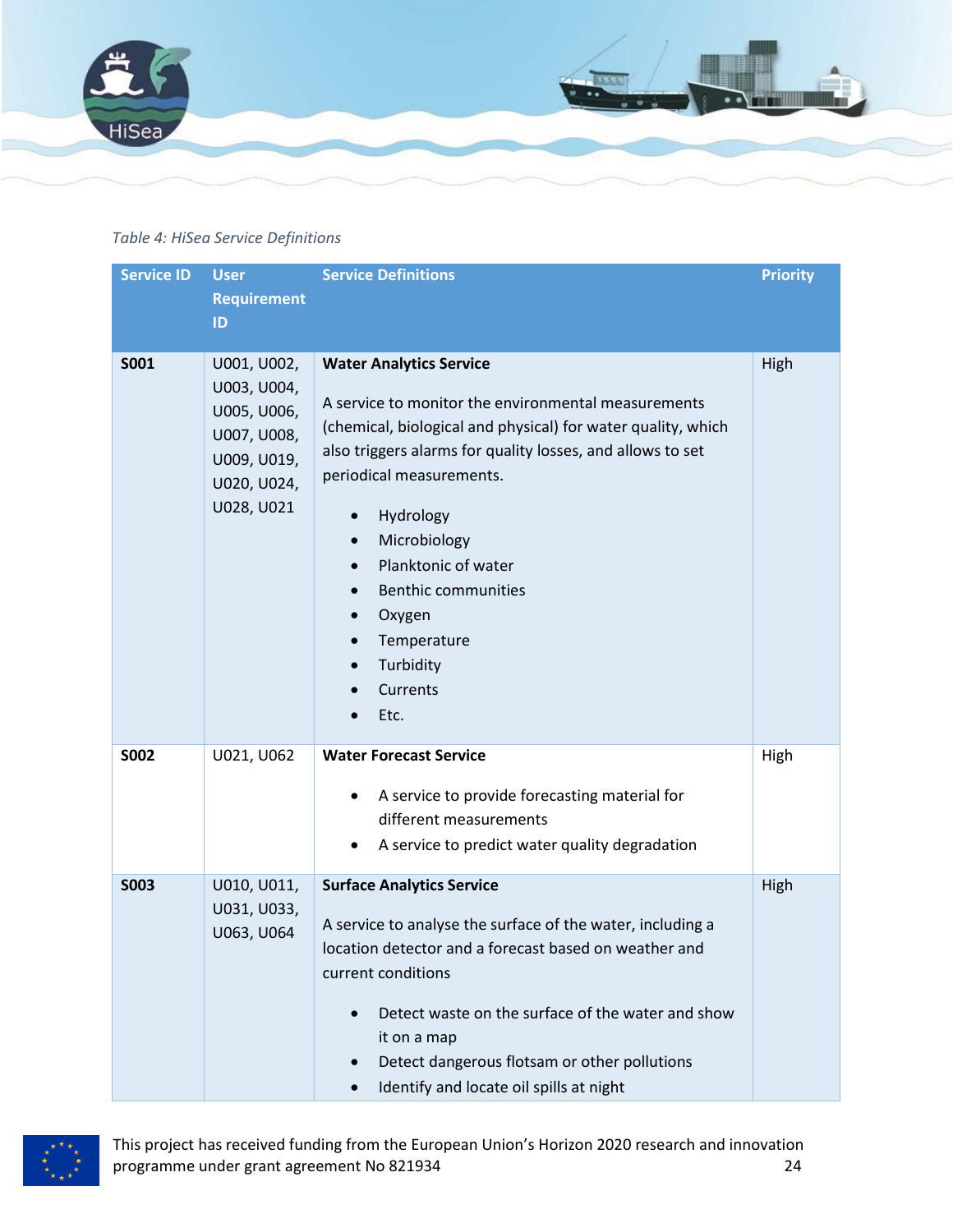

|             |             | Quality management tools for water trajectory<br>modelling                                                                                                     |          |
|-------------|-------------|----------------------------------------------------------------------------------------------------------------------------------------------------------------|----------|
| <b>S004</b> | U016        | <b>Water Location Measurement Service</b><br>A service that measures water pollution in a well-defined<br>area and gives alerts as soon as a threshold is met. | medium   |
| <b>SO05</b> | U036, U037  | <b>Underwater Analytics Service</b><br>A service to detect underwater sediments (high priority) and<br>bathymetry (low priority)                               | High/Low |
| <b>SOO6</b> | U012        | <b>Emergency Control Centre Service</b><br>A service that connects to the Emergency Control Centre for<br>ports to get data that is used currently             | low      |
| <b>S007</b> | <b>U030</b> | <b>Coastal Water Analytics Service</b><br>A service to monitor information specialized for coastal<br>waters.                                                  | Medium   |
| <b>S008</b> | U026        | <b>Physiochemical Analytics Service</b><br>Improved service to monitor parameters for physiochemical<br>analysis of water                                      | high     |
| <b>S009</b> | <b>U038</b> | <b>Harmful Location Service</b><br>A service to warn users for environmentally harmful<br>locations                                                            | high     |